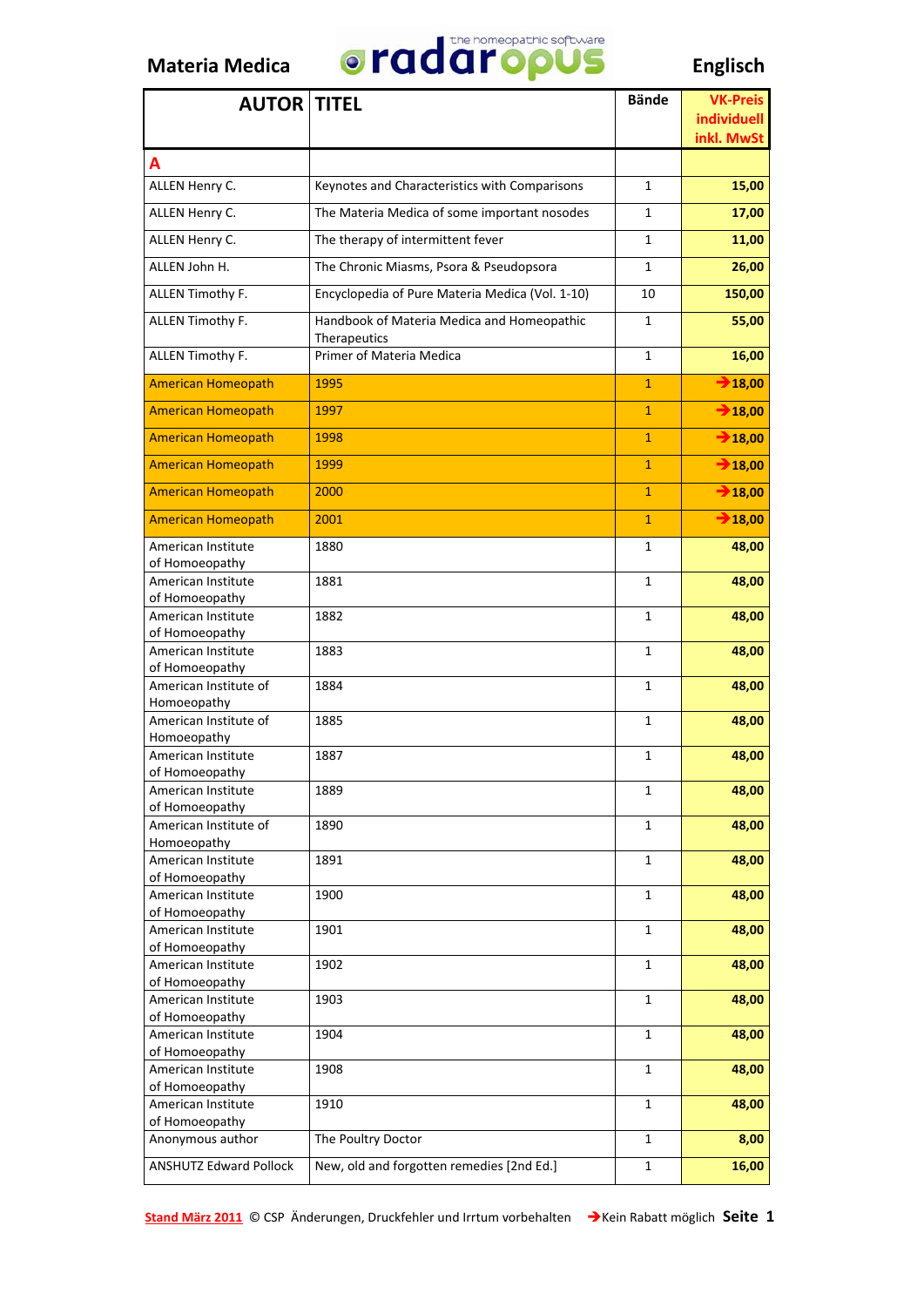

| <b>AUTOR</b>                               | <b>TITEL</b>                                                                           | <b>Bände</b> | <b>VK-Preis</b><br>individuell |
|--------------------------------------------|----------------------------------------------------------------------------------------|--------------|--------------------------------|
|                                            |                                                                                        |              | inkl. MwSt                     |
| <b>ANSHUTZ Edward Pollock</b>              | Sexual ills & diseases [2nd Ed.]                                                       | $\mathbf{1}$ | 8,00                           |
| <b>ARENA Gaetano</b>                       | Experimental Homeopathic Research on<br>OPUNTIA FICUS INDICA                           | 1            | 8,00                           |
| <b>ARENA Gaetano</b>                       | Preliminary Investigation into an experimental<br>Homeopathic Application of ETNA LAVA | 1            | 8,00                           |
| В                                          |                                                                                        |              |                                |
| <b>BAEHR Bernhard</b>                      | The Science of Therapeutics, According to<br>The Principles of Homoeopathy Vol. I      | 1            | 15,00                          |
| <b>BAEHR Bernhard</b>                      | The Science of Therapeutics, According to<br>The Principles of Homoeopathy Vol. II     | 1            | 15,00                          |
| <b>BAILEY Philip M.</b>                    | <b>Homeopathic Psychology</b>                                                          | $\mathbf{1}$ | $\rightarrow$ 22,00            |
| <b>BANERJEA Subrata Kumar</b>              | <b>Fifty homeopathic Indian Drugs</b>                                                  | $\mathbf{1}$ | $\rightarrow$ 5,00             |
| <b>BANERJEA Subrata Kumar</b>              | Materia Medica made easy                                                               | $\mathbf{1}$ | $\rightarrow$ 15,00            |
| <b>BANERJEA Subrata Kumar</b>              | <b>Materia Medica of a few Rare Nosodes</b>                                            | $\mathbf{1}$ | $\rightarrow$ 5,00             |
| <b>BANERJEE Prosad</b>                     | Chronic disease: its causes and cure                                                   | 1            | 15,00                          |
| <b>BANERJEE Prosad</b>                     | Materia medica of Indian drugs                                                         | 1            | 10,00                          |
| <b>BEDAYN</b> Greg                         | Corvus Corax                                                                           | 1            | 8,00                           |
| <b>BEGIN M.</b>                            | The Firefly (Lamprohiza splendidula)                                                   | 1            | 26,00                          |
| BELL James B.                              | A Case and the Proving<br>The homeopathic therapeutics of diarrhea [3rd Ed.]           | 1            | 9,00                           |
| <b>BENSON A. REUEL</b>                     | Homeopathic Nursery Manual                                                             | 1            | 8,00                           |
| BERJEAU J. P. H.                           | The Homeopathic Treatment of Syphilis,                                                 | 1            | 8,00                           |
| FROST J. H. P.<br><b>BERNARD Teresa M.</b> | Gonorrhea, etc.<br>Proving of Sambucus nigra - Linking trees projects                  | 1            | 8,00                           |
| BERNHARD H.                                | The Homeopathic Treatment of Constipation                                              | 1            | 8,00                           |
| <b>BERRIDGE Edward W.</b>                  | A proving of Medorrhinum. Presented                                                    | 1            | 8,00                           |
|                                            | by Julian Winston.                                                                     |              |                                |
| <b>BHATIA Manish</b>                       | Accidental Proving of Cannabis Indica                                                  | 1            | 8,00                           |
| BHATIA V.R.                                | Influenza and Its Homoeopathic Treatment                                               | 1            | 8,00                           |
| BHATTACHARYYA M.                           | British Homoeopathic Pharmacopoeia                                                     | 1            | 10,00                          |
| <b>BIDWELL Glen Irving</b>                 | How to Use the Repertory with a<br>Practical Analysis of forty Homoeopathic Remedies   | 1            | 8,00                           |
| BIGGS K. and GWILLIM L.                    | Placenta humanum                                                                       | 1            | 8,00                           |
| <b>BLACKIE Margery G.</b>                  | A comparison of Arsenicum, Nitricum Acidum,<br>Hepar Sulphur and Nux vomica            | 1            | 8,00                           |
| <b>BLACKWOOD Alexander L.</b>              | Diseases of the heart                                                                  | 1            | 9,00                           |
| BLACKWOOD Alexander L.                     | Diseases of the kidneys and nerves                                                     | 1            | 9,00                           |
| BLACKWOOD Alexander L.                     | Diseases of the Liver, Pancreas and Ductless Glands                                    | $\mathbf{1}$ | 8,00                           |
| BLACKWOOD Alexander L.                     | Manual of Materia Medica, therapeutics and<br>Pharmacology with Clinical Index         | 1            | 18,00                          |
| BLACKWOOD Alexander L.                     | The food tract: its ailments and disease                                               | 1            | 8,00                           |
| <b>BOCOCK R.</b>                           | of the peritoneum<br>Proving of Aspartame                                              | 1            | 8,00                           |
| BOCOCK R.                                  | Proving of Chlamydia Trachomatis                                                       | $\mathbf{1}$ | 8,00                           |
| BOCOCK R.<br>SOUTH DOWN SCHOOL             | Proving of Nitrogen                                                                    | 1            | 8,00                           |
| <b>BOENNINGHAUSEN</b>                      | The Lesser Writings                                                                    | 1            | 12,00                          |
| Clemens von                                |                                                                                        |              |                                |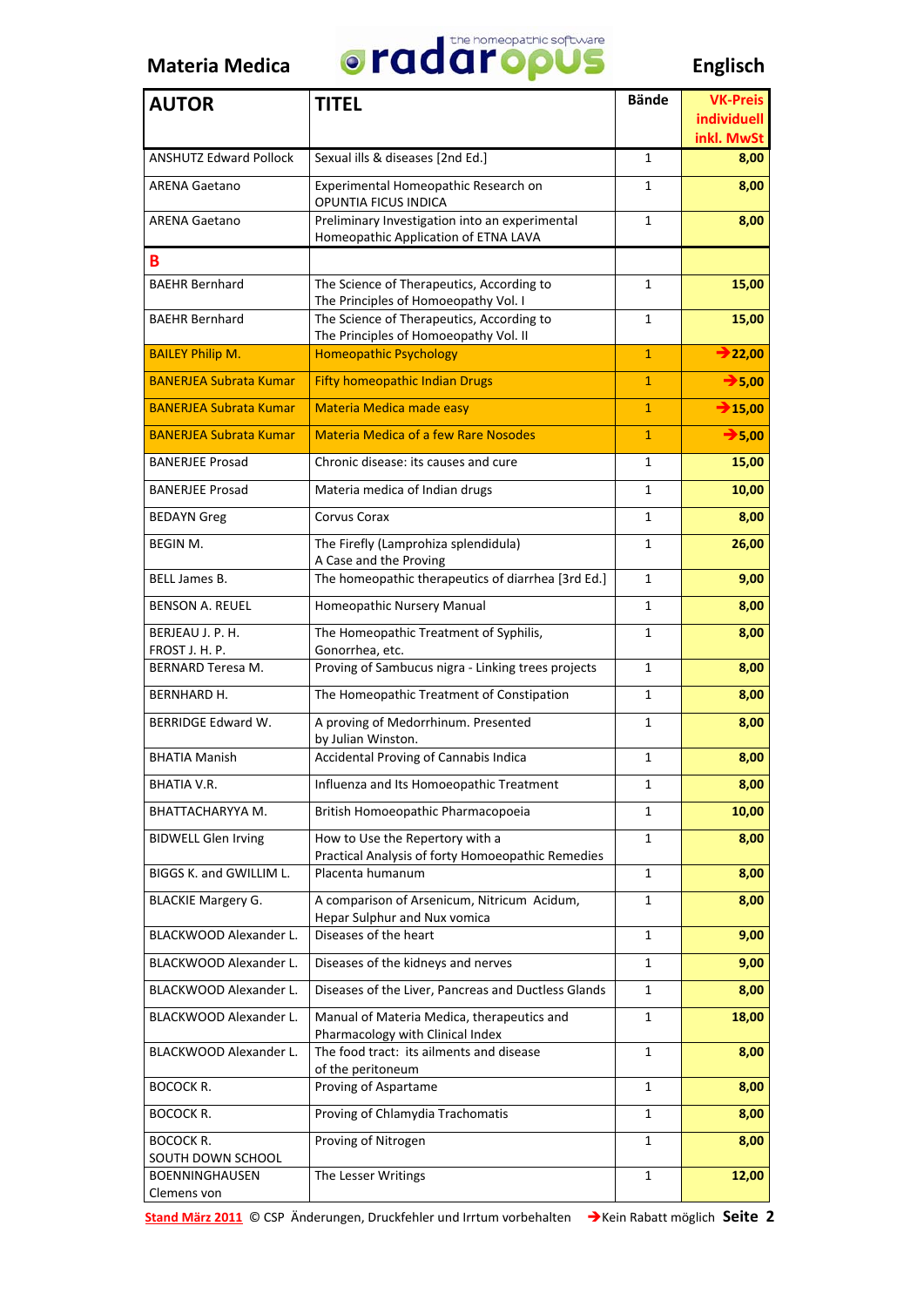

| <b>AUTOR</b>                               | <b>TITEL</b>                                                                                       | <b>Bände</b> | <b>VK-Preis</b><br>individuell |
|--------------------------------------------|----------------------------------------------------------------------------------------------------|--------------|--------------------------------|
|                                            |                                                                                                    |              | inkl. MwSt                     |
| <b>BOERICKE William</b>                    | Pocket Manual of Homeopathic Materia Medica                                                        | $\mathbf{1}$ | 25,00                          |
| <b>BOERICKE William</b>                    | The Development of Homoeopathy<br>Presented by Julian Winston                                      | 1            | 10,00                          |
| <b>BOERICKE William</b><br>DEWEY Willis A. | The Twelve Tissue Remedies of Schuessler                                                           | 1            | 16,00                          |
| BOGER C. M                                 | The Study of Materia Medica and Taking the case                                                    | 1            | 8,00                           |
| BOGER C. M.                                | Boenninghausens's Characteristics and Repertory                                                    | 1            | 35,00                          |
| BOGER C. M.                                | Synoptic Key of the Materia Medica                                                                 | 1            | 16,00                          |
| BOGER C.M.                                 | Samarskite - A proving                                                                             | 1            | 8,00                           |
| <b>BOND Annette</b>                        | The homeopathic proving of Tungsten                                                                | 1            | 8,00                           |
| <b>BONNEROT</b> and<br>FORTIER-BERNOVILLE  | Ulcer of the Stomach and Duodenum [Translated by<br>Dr. Rajkumar Mukerji from the Original French] | 1            | 9,00                           |
| <b>BORLAND Douglas M.</b>                  | Children Types                                                                                     | 1            | 8,00                           |
| <b>BORLAND Douglas M.</b>                  | Digestive Drugs                                                                                    | 1            | 8,00                           |
| <b>BORLAND Douglas M.</b>                  | Homeopathy for mother and infant                                                                   | 1            | 8,00                           |
| <b>BORLAND Douglas M.</b>                  | <b>Homeopathy in Practice</b>                                                                      | $\mathbf{1}$ | $\bigtriangledown$ 15,00       |
| <b>BORLAND Douglas M.</b>                  | Influenzas                                                                                         | 1            | 8,00                           |
| <b>BORLAND Douglas M.</b>                  | Pneumonias                                                                                         | 1            | 8,00                           |
| <b>BORLAND Douglas M.</b>                  | Some Emergencies of General Practice                                                               | 1            | 8,00                           |
| <b>BORLAND Douglas M.</b>                  | The Treatment of certain Heart Conditions<br>by Homeopathy                                         | 1            | 8,00                           |
| <b>BOUKO LEVY</b>                          | Homeopathic and Drainage Repertory                                                                 | 1            | 35,00                          |
| <b>BRADFORD</b><br>Thomas Lindsley         | Homoeopathic Bibliography of the United States                                                     | 1            | 45,00                          |
| <b>BRADFORD</b><br>Thomas Lindsley         | Index of Homeopathic Provings                                                                      | 1            | 8,00                           |
| <b>BRADFORD</b><br>Thomas Lindsley         | The Life and Letters of Hahnemann                                                                  | 1            | 15,00                          |
| <b>British Homoepathic</b><br>Journal, The | 1911                                                                                               | 1            | 48,00                          |
| <b>British Homoepathic</b><br>Journal, The | 1912                                                                                               | 1            | 48,00                          |
| <b>British Homoepathic</b><br>Journal, The | 1913                                                                                               | 1            | 48,00                          |
| BUCK H.                                    | The Outline of Materia Medica<br>and clinical Dictionary                                           | 1            | 10,00                          |
| BURCH M. and SIEBEN S.                     | Stoichactis kenti - Sea anemone Proving                                                            | 1            | 8,00                           |
| Bureau of Homoeopathics,<br>The            | 1924                                                                                               | 1            | 38,00                          |
| <b>BURNETT James C.</b>                    | Curability of cataract                                                                             | $\mathbf{1}$ | 8,00                           |
| <b>BURNETT James C.</b>                    | Curability of tumours by medicines                                                                 | 1            | 8,00                           |
| <b>BURNETT James C.</b>                    | Delicate, backward, puny and stunty children                                                       | 1            | 8,00                           |
| <b>BURNETT James C.</b>                    | Diseases of the skin [3th Ed.]                                                                     | 1            | 8,00                           |
| <b>BURNETT James C.</b>                    | Diseases of the spleen                                                                             | 1            | 8,00                           |
| <b>BURNETT James C.</b>                    | Diseases of the veins                                                                              | 1            | 8,00                           |
| <b>BURNETT James C.</b>                    | Enlarged tonsils cured by medicine                                                                 | 1            | 8,00                           |
| <b>BURNETT James C.</b>                    | Fevers and Blood Poisonings                                                                        | 1            | 8,00                           |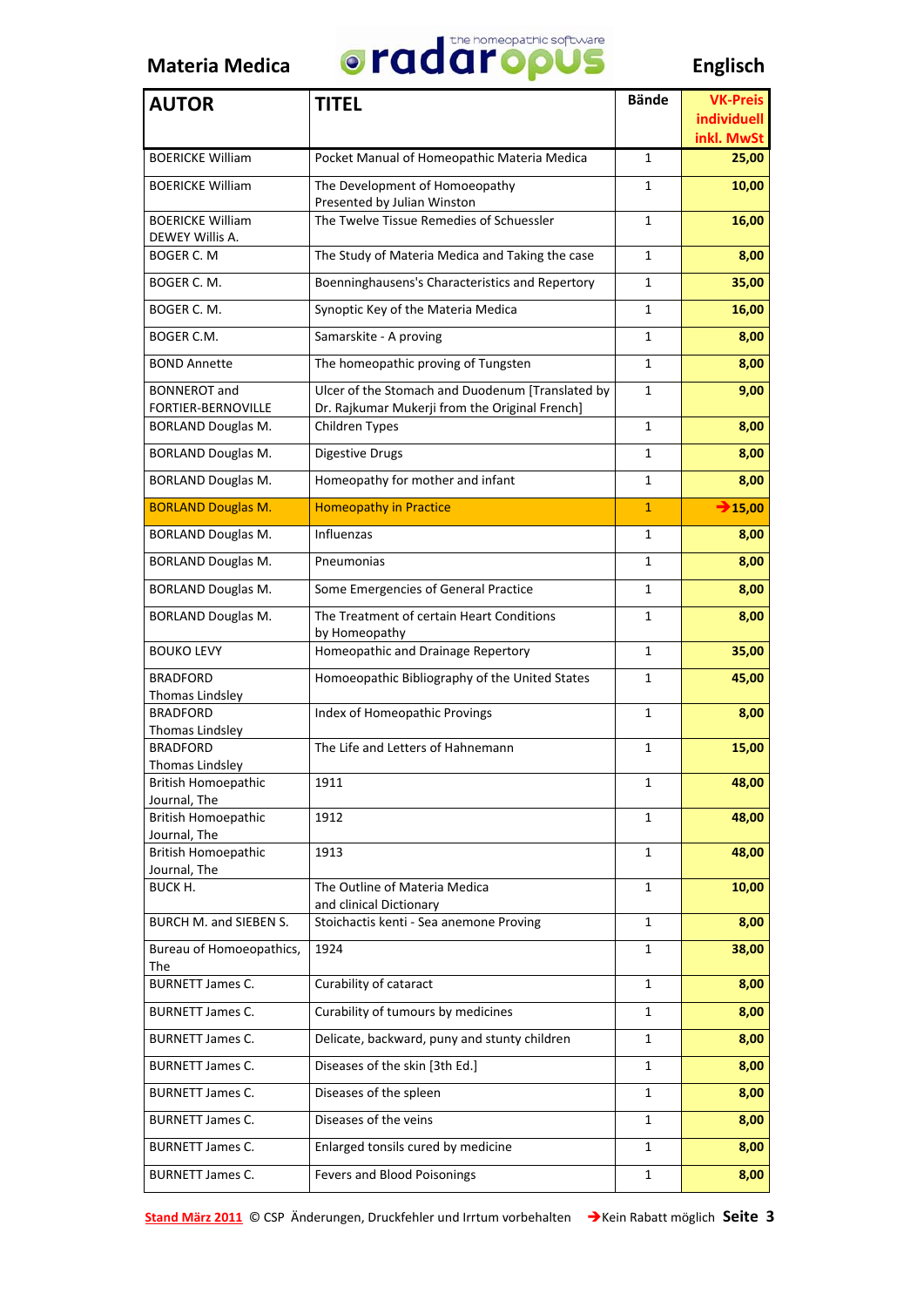

| <b>AUTOR</b>                                                        | <b>TITEL</b>                                                                                                                                                  | <b>Bände</b>   | <b>VK-Preis</b><br><b>individuell</b> |
|---------------------------------------------------------------------|---------------------------------------------------------------------------------------------------------------------------------------------------------------|----------------|---------------------------------------|
|                                                                     |                                                                                                                                                               |                | inkl. MwSt                            |
| <b>BURNETT James C.</b>                                             | Fifty Reasons for being a homeopath                                                                                                                           | 1              | 8,00                                  |
| <b>BURNETT James C.</b>                                             | Gold as a remedy in Disease notable in some Forms<br>of Organic Heart Disease, Angina Pectoris,<br>Melancholy and as an Antidote to the Effects of<br>Mercury | 1              | 8,00                                  |
| <b>BURNETT James C.</b>                                             | Gout and its cure                                                                                                                                             | $\mathbf{1}$   | 8,00                                  |
| <b>BURNETT James C.</b>                                             | Natrum muriaticum                                                                                                                                             | 1              | 8,00                                  |
| <b>BURNETT James C.</b>                                             | On Fistula and its Radical Cure by Medicines                                                                                                                  | $\mathbf{1}$   | 8,00                                  |
| <b>BURNETT James C.</b>                                             | On neuralgia [2nd Ed.]                                                                                                                                        | 1              | 8,00                                  |
| <b>BURNETT James C.</b>                                             | Organ Diseases of Women                                                                                                                                       | 1              | 8,00                                  |
| <b>BURNETT James C.</b>                                             | Ringworm                                                                                                                                                      | 1              | 8,00                                  |
| <b>BURNETT James C.</b>                                             | The change of Life in Women and the Ills and<br>Ailings Incident Thereto                                                                                      | 1              | 8,00                                  |
| <b>BURNETT James C.</b>                                             | The diseases of the liver [2nd Ed.]                                                                                                                           | 1              | 8,00                                  |
| <b>BURNETT James C.</b>                                             | The New Cure of Consumption by its Own Virus<br>[reprint 4th Ed.]                                                                                             | 1              | 8,00                                  |
| <b>BURNETT James C.</b>                                             | Tumours of the breast                                                                                                                                         | 1              | 8,00                                  |
| <b>BURNETT James C.</b>                                             | Vaccinosis                                                                                                                                                    | $\mathbf{1}$   | 8,00                                  |
| BURT William H.                                                     | Characteristic Materia Medica                                                                                                                                 | 1              | 8,00                                  |
| <b>BURT William H.</b>                                              | Physiological Materia Medica                                                                                                                                  | 1              | 28,00                                 |
| C                                                                   |                                                                                                                                                               |                |                                       |
| <b>CANDEGABE Eugenio F.</b>                                         | <b>Comparative Materia Medica</b>                                                                                                                             | $\mathbf{1}$   | $\rightarrow$ 24,00                   |
| CASE E. E.                                                          | Some Clinical experiences of E. E. Case.                                                                                                                      | $\mathbf{1}$   | 34,00                                 |
| <b>CASTRO Miranda</b>                                               | Borax veneta                                                                                                                                                  | 1              | 8,00                                  |
| <b>Central Council for</b><br>research in Homoeopathy,<br>New Delhi | A proving of Cassia Sophera                                                                                                                                   | 1              | 8,00                                  |
| CHAMURLIYSKA E.                                                     | Proving of Coccinella 7-Punctata                                                                                                                              | T.             | 8,00                                  |
| CHATTERJEE T. P.                                                    | Fundamentals of Homeopathy and<br>Valuable hints for Practice                                                                                                 | 1              | 8,00                                  |
| CHATTERJEE T. P.                                                    | Hints on Homeopathic Practice and<br>Children's Diseases                                                                                                      | 1              | 8,00                                  |
| CHATTERJEE T. P.                                                    | My memorable cures                                                                                                                                            | 1              | 8,00                                  |
| CHATTERJEE T. P.                                                    | My Random Notes on some Homeopathic<br>Remedies Reprint                                                                                                       | 1              | 8,00                                  |
| CHATTERJI A.N.                                                      | Three in One                                                                                                                                                  | $\mathbf{1}$   | 8,00                                  |
| CHAUHAN R.K.                                                        | Expressive drug pictures of<br>homoeopathic materia medica [Vol. 1 AND 2                                                                                      | $\overline{2}$ | 8,00                                  |
| CHEIN M.                                                            | The Proving of Ritalin                                                                                                                                        | 1              | 8,00                                  |
| CHETNA N.S.                                                         | The Corvus splendens proving, Crow                                                                                                                            | 1              | 8,00                                  |
| CHETNA N.S.                                                         | The Hippocampus kuda Proving                                                                                                                                  | 1              | 8,00                                  |
| CHETNA N.S.                                                         | The Individualizing Examination of the Pavo<br>cristatus                                                                                                      | 1              | 8,00                                  |
| CHOUDHURI N. M.                                                     | A Study on Materia Medica and Repertory                                                                                                                       | 1              | 35,00                                 |
| <b>CHOUDHURY Harimohon</b>                                          | 50 Millesimal Potency in Theory and Practice                                                                                                                  | 1              | 8,00                                  |
| <b>CHOUDHURY Harimohon</b>                                          | <b>Indications of Miasms</b>                                                                                                                                  | 1              | 9,00                                  |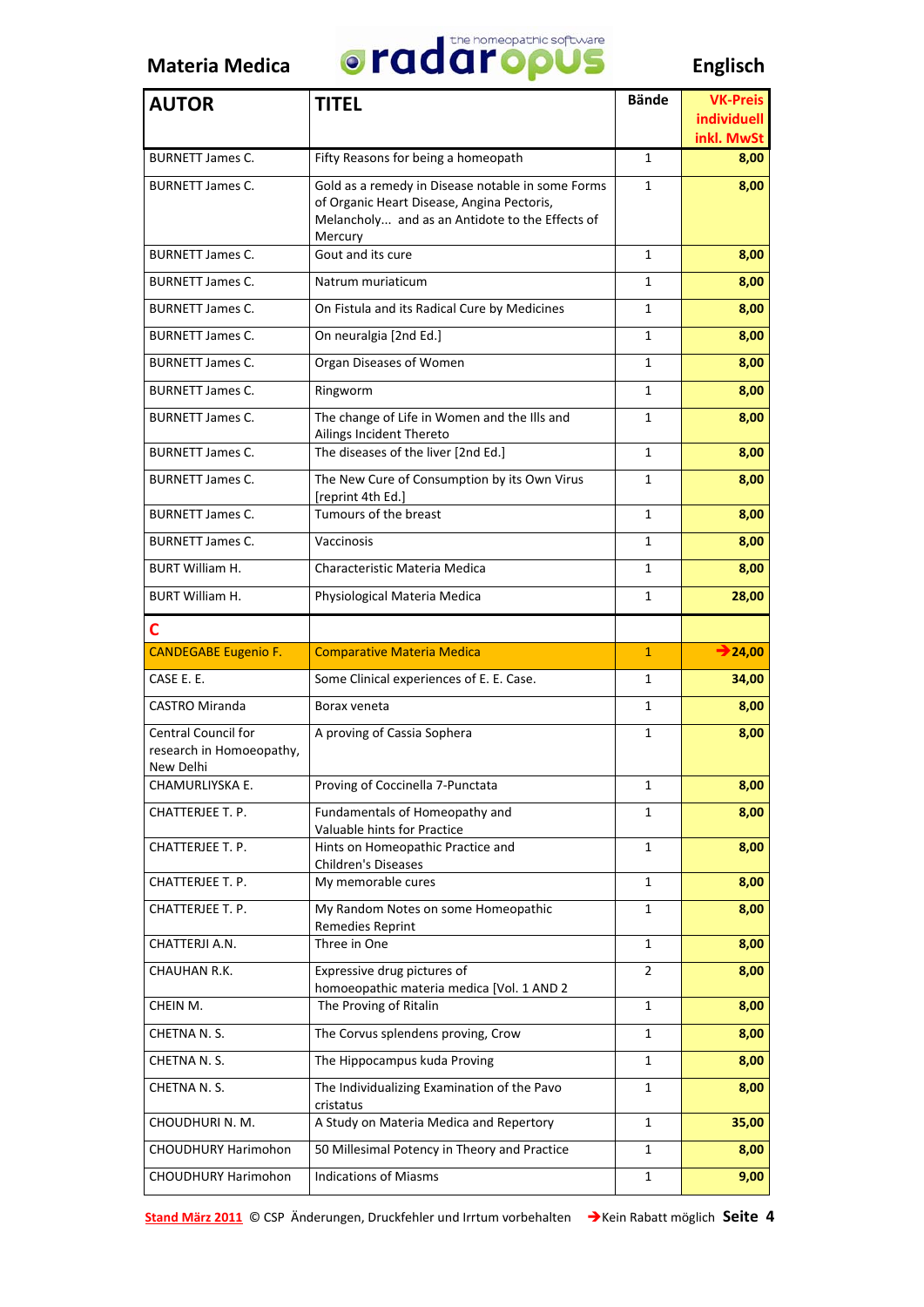

| <b>AUTOR</b>                                      | <b>TITEL</b>                                                                                                  | <b>Bände</b> | <b>VK-Preis</b>           |
|---------------------------------------------------|---------------------------------------------------------------------------------------------------------------|--------------|---------------------------|
|                                                   |                                                                                                               |              | individuell<br>inkl. MwSt |
| CLARKE A. G.                                      | Decachords                                                                                                    | 1            | 8,00                      |
| CLARKE John H.                                    | Bird's Eye view - A Lecture on Organon of Medicine                                                            | 1            | 8,00                      |
| CLARKE John H.                                    | Catarrh, colds and influenzas                                                                                 | $\mathbf{1}$ | 8,00                      |
| CLARKE John H.                                    | Cholera, Diarrhoea and dysentery                                                                              | 1            | 8,00                      |
| CLARKE John H.                                    | Constitutional Medicine with especial reference<br>to the three constitutions of Von Grauvogl                 | $\mathbf{1}$ | 8,00                      |
| CLARKE John H.                                    | Dictionary of Practical Materia Medica (Vol. 1-3)                                                             | 3            | 75,00                     |
| CLARKE John H.                                    | Diseases of the heart and arteries                                                                            | 1            | 8,00                      |
| CLARKE John H.                                    | Grand characteristics of Materia medica                                                                       | 1            | 8,00                      |
| CLARKE John H.                                    | Gunpowder as a War remedy                                                                                     | $\mathbf{1}$ | 8,00                      |
| CLARKE John H.                                    | Haemorrhoids and Habitual Constipation:<br>their Constitutional Cure- with Chapters on<br>fissure and fistula | $\mathbf{1}$ | 8,00                      |
| CLARKE John H.                                    | Homeopathy explained                                                                                          | 1            | 8,00                      |
| CLARKE John H.                                    | Indigestion - its causes and cure                                                                             | 1            | 8,00                      |
| CLARKE John H.                                    | Non Surgical Treatment of Diseases of<br>the Glands and Bones.                                                | 1            | 8,00                      |
| CLARKE John H.                                    | Radium as an internal remedy                                                                                  | 1            | 8,00                      |
| CLARKE John H.                                    | The cure of tumours by medicines                                                                              | $\mathbf{1}$ | 8,00                      |
| CLARKE John H.                                    | The prescriber [6th Ed.]                                                                                      | $\mathbf{1}$ | 15,00                     |
| CLARKE John H.                                    | The therapeutics of cancer                                                                                    | 1            | 8,00                      |
| CLARKE John H.                                    | Therapeutics of the serpent poisons                                                                           | 1            | 8,00                      |
| CLARKE John H.                                    | Whooping cough cured with coqueluchin                                                                         | 1            | 8,00                      |
| CLEVELAND C. L.                                   | Salient Materia Medica and Therapeutics                                                                       | 1            | 8,00                      |
| <b>CLOSE Stuart M.</b>                            | The Genius of Homeopathy. Lectures and Essays on<br>Homeopathic Philosophy                                    | 1            | 15,00                     |
| <b>COLLYER Clayton and</b><br><b>DAVIS Jackie</b> | The homeopathic proving of Lavender                                                                           | 1            | 8,00                      |
| <b>COULTER Harris L.</b>                          | Divided legacy: The conflict between homeopathy<br>and the American medical association.                      | $\mathbf{1}$ | $\rightarrow$ 30,00       |
| <b>COULTER Harris L.</b>                          | Homoeopathic Science and Modern Medicine. The<br><b>Physics of Healing with Microdoses</b>                    | $\mathbf{1}$ | $\rightarrow$ 24,00       |
| <b>COWPERTHWAITE Allen</b>                        | Textbook of Materia Medica and Therapeutics                                                                   | $\mathbf{1}$ | 25,00                     |
| Corson<br>CREVELD M.                              | Diospyros kaki Creveld [Translated from Dutch by                                                              | 1            | 30,00                     |
| D                                                 | Hurkmans Willem E. Godfrey]                                                                                   |              |                           |
| <b>DAM Kes</b>                                    | <b>Ayahuasca - The Vine of the Soul</b>                                                                       | $\mathbf{1}$ | $\rightarrow$ 8,00        |
| <b>DAY Christopher</b>                            | The Homoeopathic Treatment of Beef                                                                            | $\mathbf{1}$ | $\rightarrow$ 15,00       |
|                                                   | and Dairy Cattle                                                                                              |              |                           |
| <b>DEGROOTE Filip</b>                             | Physical Examination and Observation<br>in Homeopathy                                                         | 1            | 120,00                    |
| DESAI Bhanu D.                                    | How to find the Similimum with                                                                                | 1            | 8,00                      |
| DEWEY Willis Alonzo                               | Boger-Boenningshausen's Repertory<br>Essentials of Homeopathic Materia Medica                                 | 1            | 8,00                      |
| <b>DEWEY Willis Alonzo</b>                        | Practical Homeopathic Therapeutics                                                                            | $\mathbf{1}$ | 18,00                     |
| DIGBY B.                                          | Lac caninum                                                                                                   | 1            | 8,00                      |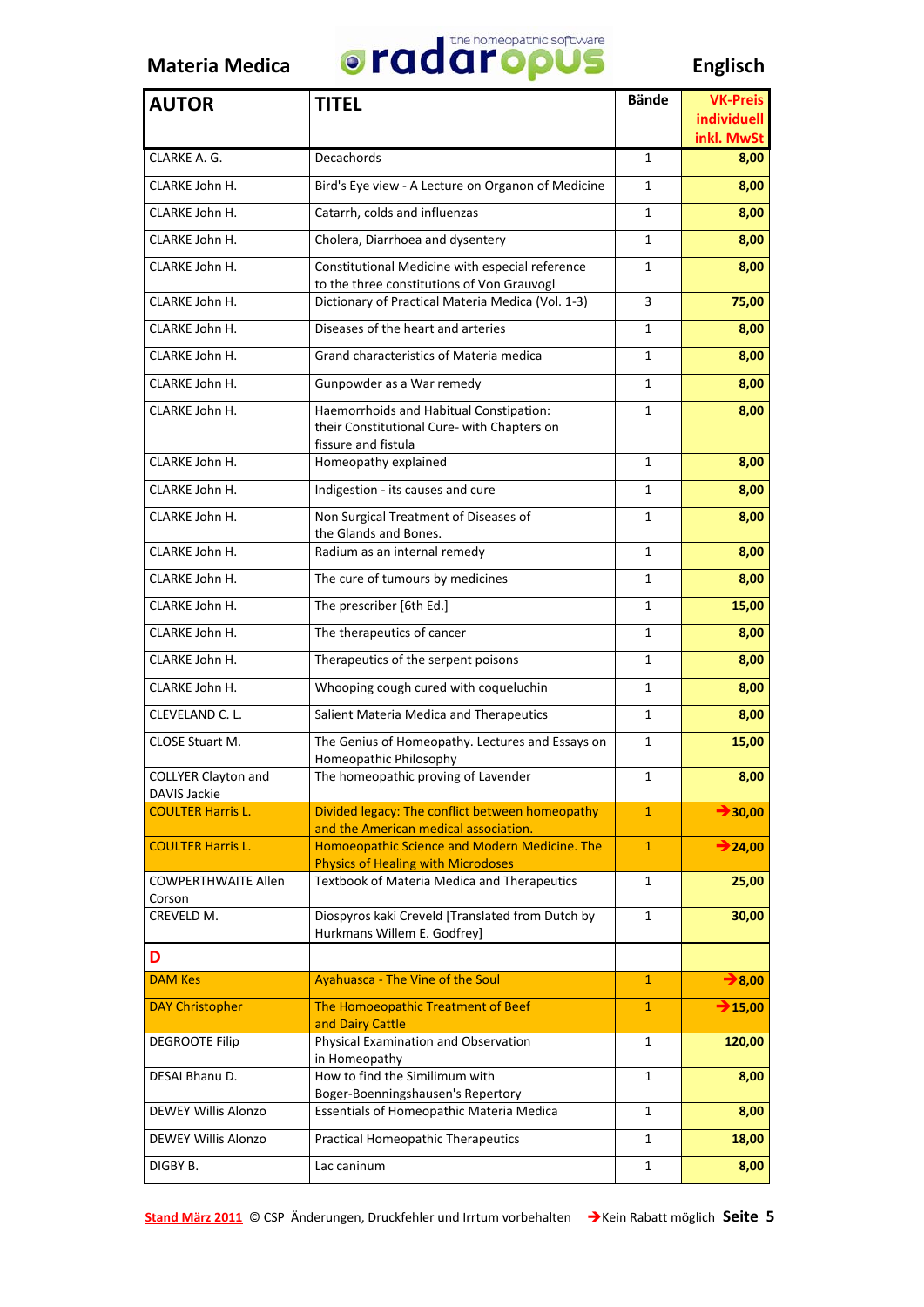

| <b>AUTOR</b>                           | <b>TITEL</b>                                                                                                                                                                                                          | <b>Bände</b> | <b>VK-Preis</b>           |
|----------------------------------------|-----------------------------------------------------------------------------------------------------------------------------------------------------------------------------------------------------------------------|--------------|---------------------------|
|                                        |                                                                                                                                                                                                                       |              | individuell<br>inkl. MwSt |
| DOMINICI G., PITARI G.<br>and GULIA P. | Etna lava: Proving Symptomatology<br>and Clinical Results                                                                                                                                                             | $\mathbf{1}$ | 8,00                      |
| <b>DOUGLASS Melford</b><br>Eugene      | Pearls of Homeopathy                                                                                                                                                                                                  | 1            | 8,00                      |
| DOUGLASS Melford<br>Eugene             | Skin diseases                                                                                                                                                                                                         | 1            | 9,00                      |
| DRANSFIELD G.                          | The homoeopathic proving of spectrum                                                                                                                                                                                  | 1            | 8,00                      |
| DUDGEON R. E.                          | Lectures on the Theory and Practice of<br>Homeopathy                                                                                                                                                                  | 1            | 20,00                     |
| DUNCAN Thomas C.                       | Hand Book on the Disease of the Heart and their<br><b>Homeopathic Treatment</b>                                                                                                                                       | 1            | 8,00                      |
| <b>DUNHAM Caroll</b>                   | Lectures on Materia Medica                                                                                                                                                                                            | 1            | 20,00                     |
| <b>DUNHAM Caroll</b>                   | Symptoms, their Study or "How to Take the Case"                                                                                                                                                                       | 1            | 8,00                      |
| <b>DUNHAM Caroll</b>                   | The Science of Therapeutics. A collection of papers                                                                                                                                                                   | 1            | 18,00                     |
| Ε                                      |                                                                                                                                                                                                                       |              |                           |
| <b>EISING Nuala</b>                    | Granite, Marble and Limestone                                                                                                                                                                                         | $\mathbf{1}$ | 8,00                      |
| <b>EISING Nuala</b>                    | Ignis alcoholis - Succinum - Provings                                                                                                                                                                                 | 1            | 8,00                      |
| <b>EISING Nuala</b>                    | Vacuum: The proving                                                                                                                                                                                                   | 1            | 8,00                      |
| <b>ENGLISH Mary</b>                    | Proving of Naufragium helvetia                                                                                                                                                                                        | $\mathbf{1}$ | 8,00                      |
| <b>ENGLISH Mary</b>                    | Tempestas - Storm - A Remedy Proving.                                                                                                                                                                                 | 1            | 8,00                      |
| <b>ENGLISH Mary</b>                    | The Homeopathic Proving of 'Calculus Orbis'<br><b>Stanton Drew Stone Circle</b>                                                                                                                                       | 1            | 8,00                      |
| <b>ENGLISH Mary</b>                    | The Homeopathic Proving of 'Ruina Castellum'<br>Old Wardour Castle                                                                                                                                                    | 1            | 8,00                      |
| <b>ENNIS Sylvia</b>                    | The Natural Choica Sickle Cell                                                                                                                                                                                        | 1            | 8,00                      |
| EPPS John                              | Domestic Homoeopathy: or, Rules for the Domestic<br>Treatment of the Maladies of Infants, Children, and<br>Adults, and for the Conduct and the Treatment<br>during Pregnancy, Confinement, and Suckling.<br>[5th Ed.] | 1            | 15,00                     |
| EVANS M.                               | Meditative Proving of Amber                                                                                                                                                                                           | 1            | 8,00                      |
| EVANS M.                               | Meditative Proving of Turquoise                                                                                                                                                                                       | 1            | 8,00                      |
| EVANS M.                               | Meditative Proving of Walnut Tree                                                                                                                                                                                     | 1            | 8,00                      |
| EVANS M.                               | Meditative Proving of Yew Tree [male]                                                                                                                                                                                 | 1            | 8,00                      |
| EYRE P.                                | Proving of Mobile Phone Radiations                                                                                                                                                                                    | 1            | 8,00                      |
| F                                      |                                                                                                                                                                                                                       |              |                           |
| <b>FARRINGTON Ernest A.</b>            | Clinical Materia Medica                                                                                                                                                                                               | 1            | 35,00                     |
| <b>FARRINGTON Ernest A.</b>            | Comparisons in Materia Medica<br>with Therapeutic Hints.                                                                                                                                                              | 1            | 26,00                     |
| <b>FARRINGTON Ernest A.</b>            | Therapeutics Pointers and Lesser writings<br>with some clinical cases.                                                                                                                                                | 1            | 22,00                     |
| <b>FARRINGTON H.</b>                   | Homeopathy and homeopathic prescribing                                                                                                                                                                                | 1            | 18,00                     |
| FAYAZUDDIN M.                          | Hypericum - A Study                                                                                                                                                                                                   | $\mathbf{1}$ | 8,00                      |
| FAYAZUDDIN M.                          | Surgeon's Friends in Homeopathy. Arnica Montana                                                                                                                                                                       | 1            | 8,00                      |
| FAYAZUDDIN M.                          | Surgeon's Friends in Homeopathy. Succus<br>Calendula                                                                                                                                                                  | 1            | 8,00                      |
| FISHER Charles E.                      | Homeopathy in obstetric emergencies                                                                                                                                                                                   | 1            | 8,00                      |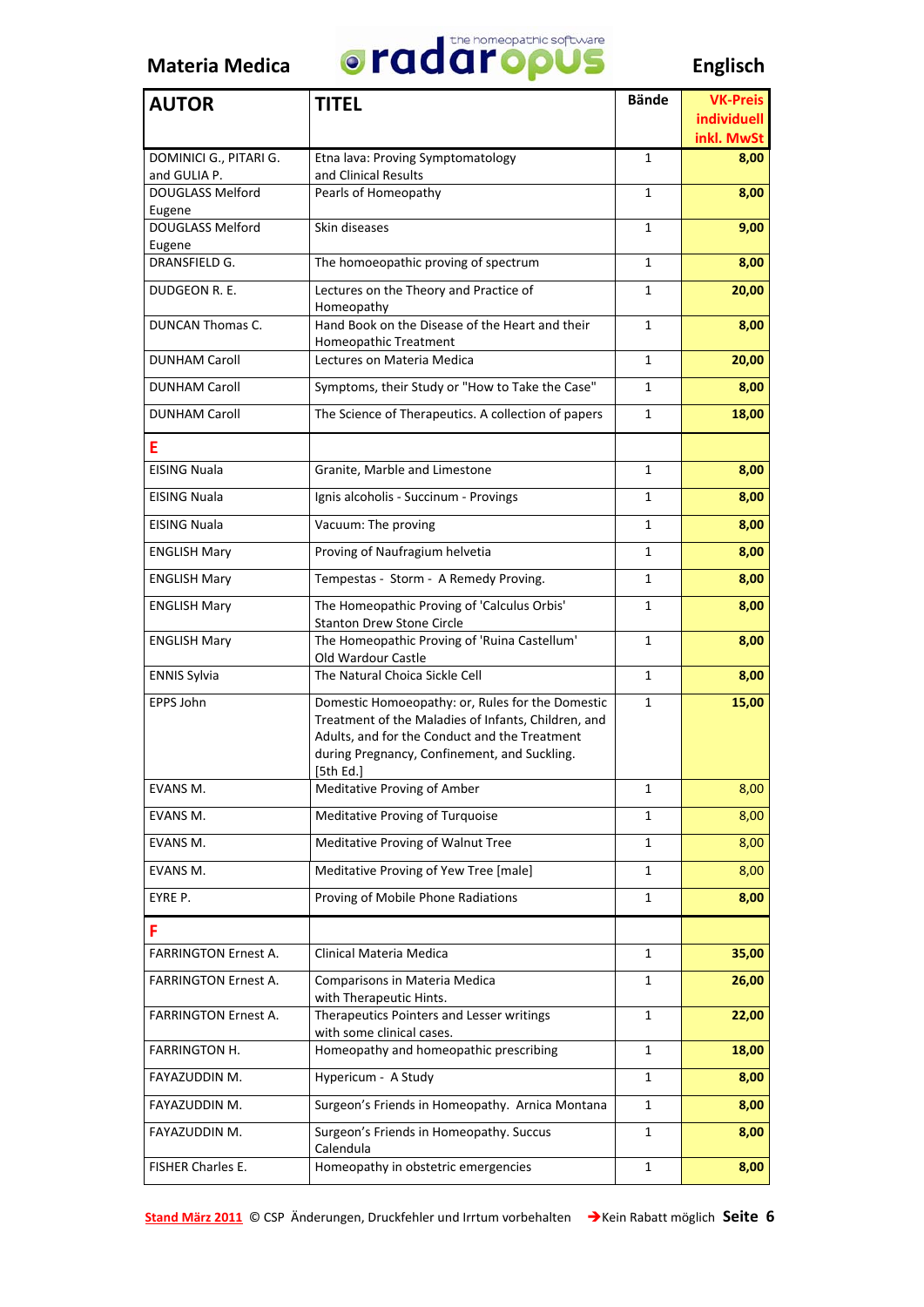

| <b>AUTOR</b>                          | <b>TITEL</b>                                                                               | <b>Bände</b>   | <b>VK-Preis</b>           |
|---------------------------------------|--------------------------------------------------------------------------------------------|----------------|---------------------------|
|                                       |                                                                                            |                | individuell<br>inkl. MwSt |
| <b>FORTIER - BERNOVILLE</b>           | Syphyilis and Sycosis                                                                      | $\mathbf{1}$   | 8,00                      |
|                                       | [Translated by Raj Kumar Mukerji]                                                          |                |                           |
| <b>FORTIER - BERNOVILLE</b>           | What we must not do in Homeopathy                                                          | 1              | 8,00                      |
| <b>FOUBISTER Donald M.</b>            | Homeopathy and pediatrics                                                                  | 1              | 8,00                      |
| <b>FOUBISTER Donald M.</b>            | The carcinosin Drug Picture                                                                | 1              | 8,00                      |
| FOUBISTER Donald M.,                  | The Significance of Past History<br>in Homeopathic Prescribing                             | 1              | 8,00                      |
| FRASER P.                             | Proving of Pavo cristatus                                                                  | 1              | 8,00                      |
| G                                     |                                                                                            |                |                           |
| <b>GALLAVARDIN Jean-Pierre</b>        | Plastic Medicine Homeopathic treatment                                                     | 1              | 8,00                      |
| <b>GALLAVARDIN Jean-Pierre</b>        | Repertory of Psychic Medicines<br>with Materia Medica                                      | 1              | 12,00                     |
| GASKIN A.                             | Comparative Study on Kent's Materia Medica                                                 | 1              | 12,00                     |
| <b>GEARY Mary</b>                     | A Homoeopathic Proving of Pteridium aquilinum                                              | 1              | 8,00                      |
| <b>GENTRY William D.</b>              | Rubrical and Regional Text Book of Homoeopathic<br>Materia Medica Urine and Urinary organs | 1              | 12,00                     |
| <b>GEUKENS Alfons</b>                 | Carcinosinum                                                                               | 1              | 13,00                     |
| <b>GEUKENS Alfons</b>                 | Homeopathic Practice - Part 1                                                              | $\mathbf{1}$   | $\rightarrow$ 12,00       |
| <b>GEUKENS Alfons</b>                 | Homeopathic Practice - Part 2                                                              | $\mathbf{1}$   | $\rightarrow$ 12,00       |
| <b>GEUKENS Alfons</b>                 | Homeopathic Practice - Part 3                                                              | $\mathbf{1}$   | $\rightarrow$ 12,00       |
| <b>GEUKENS Alfons</b>                 | Homeopathic Practice - Part 4                                                              | $\overline{1}$ | $\rightarrow$ 12,00       |
| <b>GEUKENS Alfons</b>                 | Homeopathic Practice - Part 5                                                              | $\overline{1}$ | $\rightarrow$ 12,00       |
| <b>GEUKENS Alfons</b>                 | Homeopathic Practice - Part 6                                                              | $\mathbf{1}$   | $\rightarrow$ 12,00       |
| GIBSON Douglas M.                     | <b>Elements of Homeopathy</b>                                                              | 1              | 9,00                      |
| GIBSON Douglas M.                     | Fear and Homeopathy                                                                        | 1              | 8,00                      |
| <b>GIBSON Douglas M.</b>              | <b>Studies of Homeopathic Remedies</b>                                                     | $\mathbf{1}$   | $\rightarrow 35,00$       |
| GILCHRIST J. G.                       | The Homoeopathic Treatment of Surgical Diseases                                            | 1              | 12,00                     |
| <b>GRANDGEORGE Didier</b>             | The spirit of the homeopathic remedy                                                       | $\mathbf{1}$   | 20,00                     |
| <b>GRANIER Michel</b>                 | Conferences upon Homoeopathy                                                               | 1              | 35,00                     |
| GRAUVOGL, Eduard von                  | Text Book of Homoeopathy Part 1 & 2                                                        | 2              | 40,00                     |
| <b>GRAY Alastair</b>                  | A Homeopathic Proving of Blatta orientalis                                                 | 1              | 8,00                      |
|                                       | (Cockroach)                                                                                |                |                           |
| GRAY Alastair                         | A Homeopathic Proving of Cactus Grandiflorus<br>(Night Bloomimg Cereus)                    | 1              | 8,00                      |
| <b>GRAY Alastair</b>                  | A Homeopathic Proving of Mosquito Culex<br>Pervigilans                                     | 1              | 8,00                      |
| <b>GRAY Alastair and</b>              | A Homoeopathic Proving of                                                                  | 1              | 8,00                      |
| PEDERSEN Carol<br><b>GRAY Alister</b> | Melaleuca Alternifolia (Tea Tree)<br>A Homeopathic Proving of                              | $\mathbf{1}$   | 9,00                      |
|                                       | Lampona Cylindrata (White Tailed Spider)                                                   |                |                           |
| <b>GRAY Alister</b>                   | A Homoeopathic Proving of<br>Chironex Fleckeri - Box Jellyfish                             | 1              | 8,00                      |
| <b>GRAY Alister</b>                   | A Homoeopathic proving of Ficus Macrophylla                                                | 1              | 8,00                      |
| <b>GRAY Alstair</b>                   | A Homeopathic Proving of Waratah                                                           | $\mathbf{1}$   | 8,00                      |
| <b>GRAY Bill and SHORE</b>            | Seminar Burgh Haamstede [Netherlands] April 1989                                           | 1              | 40,00                     |
| Jonathan                              |                                                                                            |                |                           |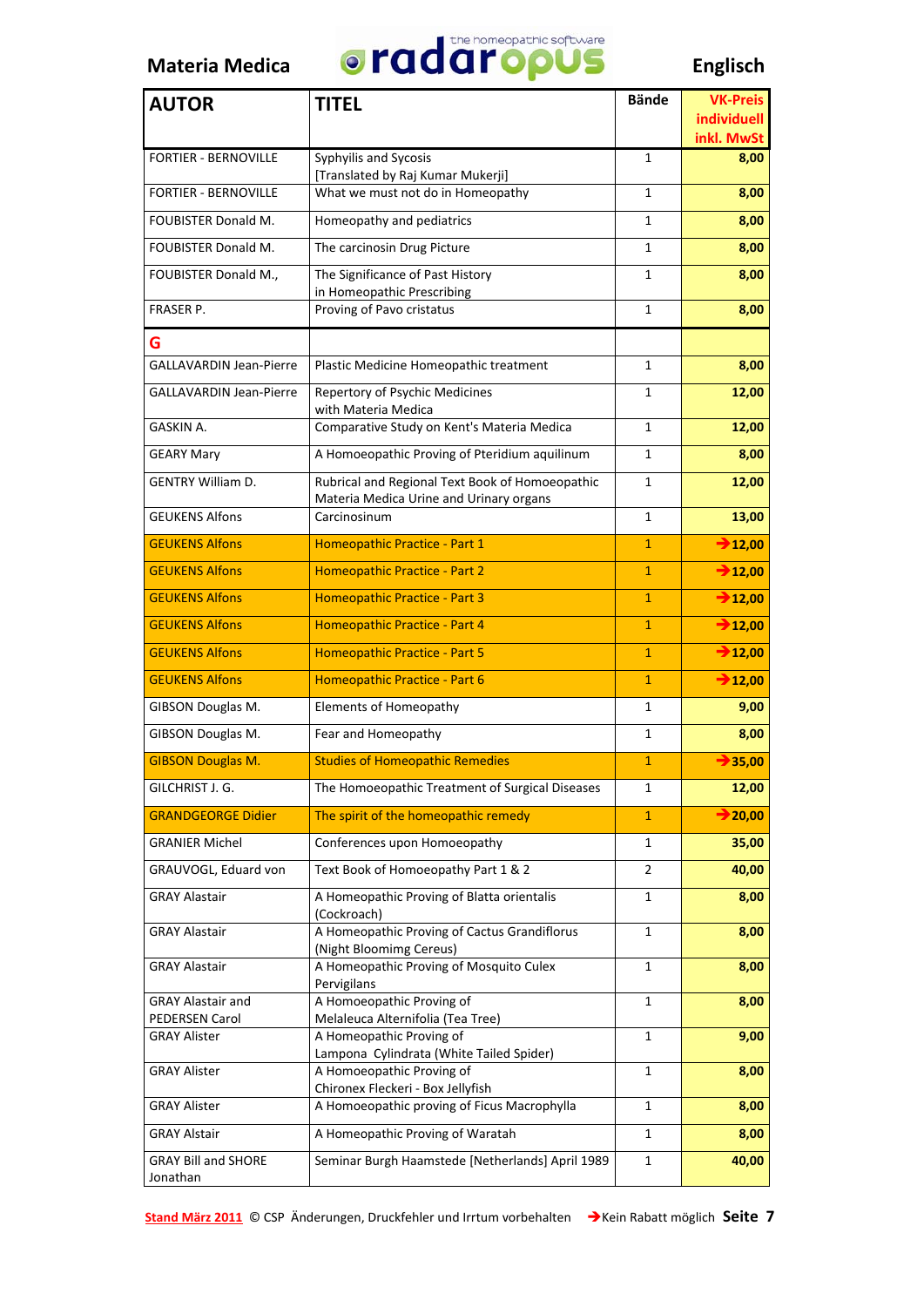

| <b>AUTOR</b>                                   | <b>TITEL</b>                                                                                                           | <b>Bände</b>   | <b>VK-Preis</b>                  |
|------------------------------------------------|------------------------------------------------------------------------------------------------------------------------|----------------|----------------------------------|
|                                                |                                                                                                                        |                | <b>individuell</b><br>inkl. MwSt |
| <b>GRIMES Melanie</b>                          | New proving of Meteorite: Fax caelestis allende                                                                        | $\mathbf{1}$   | 8,00                             |
| <b>GRIMES Melanie</b>                          | Tiger Shark: A Homeopathic Proving of<br>Galeocerdo Cuvier Hepar                                                       | 1              | 8,00                             |
| <b>GRIMES Melanie</b>                          | Enallagma carunculatum<br>A Proving of Tule Blue Dragonfly                                                             | 1              | 8,00                             |
| GRIMMER A. H. and                              | Homoeopathic treatment of cancer                                                                                       | 1              | 8,00                             |
| FORTIER-BERNOVILLE<br><b>GRIMMER Arthur H.</b> | [1st Indian Ed.]<br>The Collected Works                                                                                | 1              | 70,00                            |
|                                                | [edited by Ahmed N. Currim, Ph.D., M.D.]                                                                               |                |                                  |
| <b>GRINNEY Tony</b>                            | A proving of Thiosinamine                                                                                              | 1              | 8,00                             |
| <b>GUERNSEY Egbert</b>                         | Homoeopathic Domestic Practice. [9th Ed.]                                                                              | 1              | 15,00                            |
| <b>GUERNSEY Henry N.</b>                       | Application of Principles of Homeopathy to<br>Obstetrics                                                               | 1              | 16,00                            |
| <b>GUERNSEY Henry N.</b>                       | Keynotes to the Materia Medica                                                                                         | $\mathbf{1}$   | 8,00                             |
| <b>GUERNSEY William</b><br>Jefferson           | The homeopathic therapeutics of haemorrhoids                                                                           | 1              | 8,00                             |
| <b>GUNAVANTE S. M.</b>                         | The "genius" of homeopathic remedies                                                                                   | 1              | 16,00                            |
| GUPTA A.K.                                     | The Problem Child and Homeopathy                                                                                       | 1              | 8,00                             |
| <b>GUPTA R.L.</b>                              | Directory of Disease and Cures in Homeopathy<br>(Vol. 1-2)                                                             | $\overline{2}$ | 35,00                            |
| н                                              |                                                                                                                        |                |                                  |
| <b>HAEHL Richard</b>                           | Samuel Hahnemann: His Life and Work. Vol. 1                                                                            | 2              | 35,00                            |
| <b>HAHNEMANN Samuel</b>                        | <b>Chronic diseases</b>                                                                                                | 2              | 42,00                            |
| <b>HAHNEMANN Samuel</b>                        | Lesser writings Hahnemann                                                                                              | 1              | 19,00                            |
| <b>HAHNEMANN Samuel</b>                        | Materia medica pura                                                                                                    | 2              | 40,00                            |
| <b>HAHNEMANN Samuel</b>                        | Organon of Medicine                                                                                                    |                | 10,00                            |
| <b>HAHNEMANN Samuel</b>                        | Organon of the Medical Art by Dr. Samuel<br>Hahnemann. [2nd Ed.] WENDA OREILLY                                         | $\mathbf{1}$   | $\rightarrow 30,00$              |
| Hahnemannian Advocate                          | 1896                                                                                                                   | 1              | 48,00                            |
| Hahnemannian Advocate                          | 1897                                                                                                                   | 1              | 48,00                            |
| Hahnemannian Advocate                          | 1898                                                                                                                   | $\mathbf{1}$   | 48,00                            |
| Hahnemannian Monthly                           | 03/1897                                                                                                                | 1              | 48,00                            |
| Hahnemannian Monthly                           | 05/1890, 06/1890, 10/1890                                                                                              | 1              | 48,00                            |
| Hahnemannian Monthly                           | 1865-1866                                                                                                              | 1              | 48,00                            |
| Hahnemannian Monthly                           | 1871-1872                                                                                                              | 1              | 48,00                            |
| Hahnemannian Monthly                           | 1872-1873                                                                                                              | 1              | 48,00                            |
| Hahnemannian Monthly                           | 1889                                                                                                                   | 1              | 48,00                            |
| Hahnemannian Monthly                           | June 1895                                                                                                              | 1              | 48,00                            |
| <b>HALE Edwin Moses</b>                        | Special Symptomatology of the New Remedies<br>$Vol. 1+2$                                                               | 2              | 46,00                            |
| <b>HALE Edwin Moses</b>                        | The Characteristics of the New Remedies [3rd Ed.]                                                                      | 1              | 15,00                            |
| <b>HALE Edwin Moses</b>                        | The Medical, Surgical, and Hygienic Treatment of<br>Disease of Women, especially those causing<br>Sterility. [2nd Ed.] | $\mathbf{1}$   | 15,00                            |
| HANSEL Jürgen                                  | Ephedra                                                                                                                | 1              | 8,00                             |
|                                                |                                                                                                                        |                |                                  |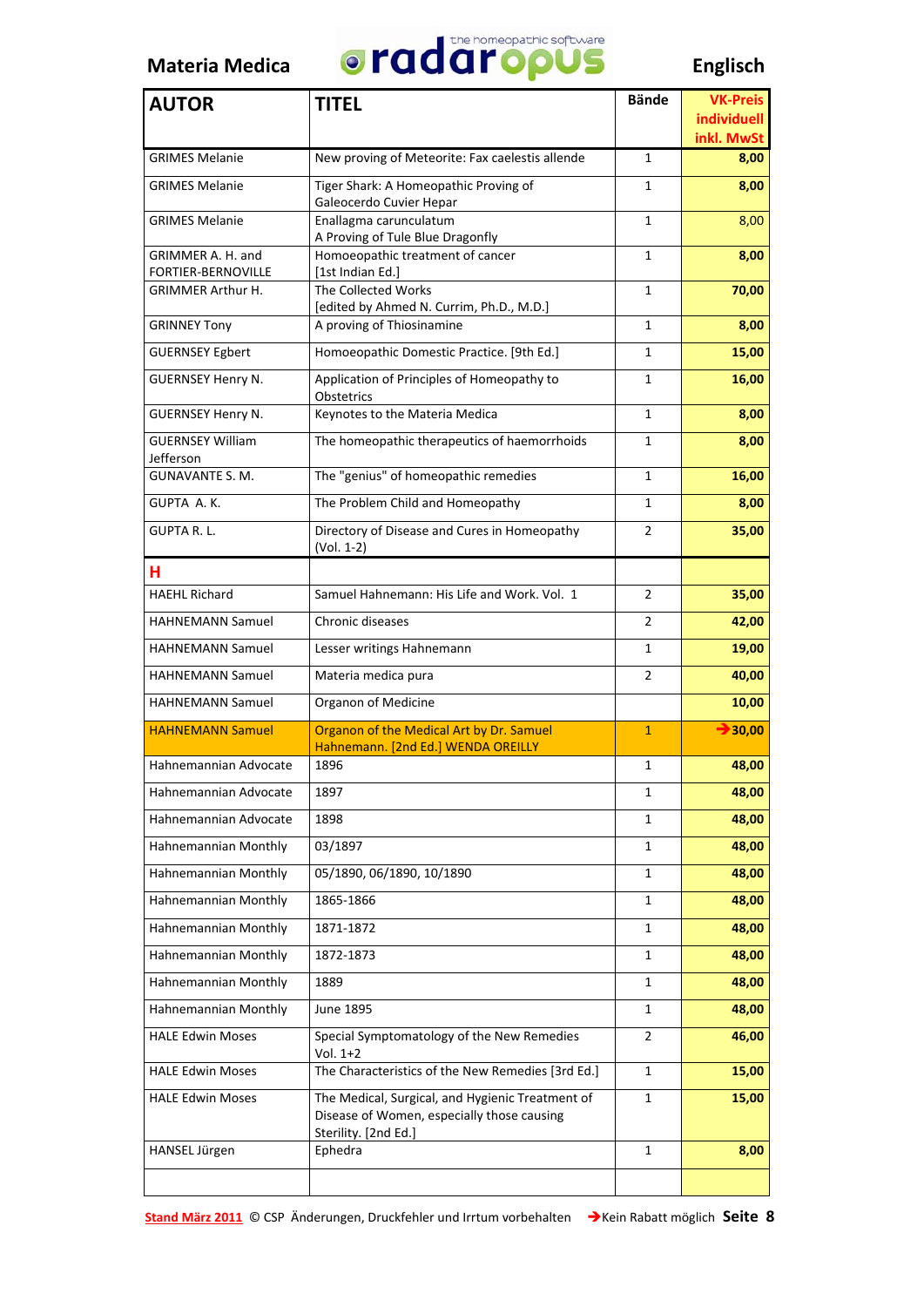

| <b>AUTOR</b>                                     | <b>TITEL</b>                                                                      | <b>Bände</b>   | <b>VK-Preis</b>           |
|--------------------------------------------------|-----------------------------------------------------------------------------------|----------------|---------------------------|
|                                                  |                                                                                   |                | individuell<br>inkl. MwSt |
| <b>HANSEN Oscar</b>                              | A Text-Book of Materia Medica of Rare                                             | 1              | 8,00                      |
|                                                  | Homeopathic Remedies: A Supplement to A. G.                                       |                |                           |
| HARNDALL J.S.                                    | Cowperthwaite's "Materia medica"<br>Homoeopathy in Veterinary Practice            | $\mathbf{1}$   | 8,00                      |
| HART C.P.                                        | Therapeutics of nervous Diseases                                                  | 1              | 10,00                     |
| HATHERLY P.                                      | C4 Trituration of Lac humanum                                                     | 1              | 8,00                      |
| HATHERLY P.                                      | The Homoeopathic Proving of Lac maternum                                          | $\mathbf{1}$   | 8,00                      |
| HATHERLY P.A.                                    | A proving of Cadmium metallicum                                                   | 1              | 8,00                      |
| HAWKES W. J.                                     | <b>Characteristic Indications for Prominent Remedies</b>                          | $\mathbf{1}$   | 8,00                      |
| <b>Heal Thyself</b>                              | 1933                                                                              | $\mathbf{1}$   | 30,00                     |
| <b>Heal Thyself</b>                              | 1934                                                                              | $\mathbf{1}$   | 30,00                     |
| <b>Heal Thyself</b>                              | 1935                                                                              | 1              | 30,00                     |
| <b>Heal Thyself</b>                              | 1936                                                                              | $\mathbf{1}$   | 30,00                     |
| <b>Heal Thyself</b>                              | 1937                                                                              | 1              | 30,00                     |
| <b>Heal Thyself</b>                              | 1939                                                                              | $\mathbf{1}$   | 30,00                     |
| <b>Heal Thyself</b>                              | 1940                                                                              | 1              | 30,00                     |
| <b>HELMUTH William Tod</b>                       | Surgery and its Adaptation<br>to Homoeopathic Practice                            | $\mathbf{1}$   | 16,00                     |
| <b>HEMPEL Charles Julius</b>                     | A New and Comprehensive System<br>of Materia Medica Vol 1 & Vol 2                 | $\overline{2}$ | 25,00                     |
| <b>HERING Constantine</b>                        | Guiding Symptoms of our Materia Medica<br>(Vol. 1-10)                             | 10             | 92,00                     |
| <b>HERING Constantine</b>                        | The homeopathic domestic physician                                                | 1              | 10,00                     |
| <b>HERING Constantine and</b>                    | The Journal of Homoeopathic Clinics.                                              | $\overline{2}$ | 20,00                     |
| <b>MARTIN Henry Noah</b><br><b>HERRICK Nancy</b> | Vol. 1 & 2<br><b>Animal Mind, Human voices:</b>                                   | $\mathbf{1}$   | $\rightarrow$ 120,00      |
|                                                  | <b>Provings of Eight New Animal Remedies</b>                                      |                |                           |
| <b>HERSCU Paul</b>                               | Stramonium - with an introduction to Analysis using<br><b>Cycles and Segments</b> | 1              | 40,00                     |
| <b>HERSCU Paul</b>                               | The Homeopathic Treatment of Children                                             | 1              | 35,00                     |
| HILL B.L. and HUNT Jas. G.                       | The Homeopathic Practice of Surgery,<br>Together with Operative Surgery           | 1              | 15,00                     |
| HIND Jai et al.                                  | Chronic Diseases and Theory of Miasms -<br><b>Team of Experienced Teachers</b>    | $\mathbf{1}$   | 10,00                     |
| Homeopathic club of                              | <b>Collection of Provings</b>                                                     | $\mathbf{1}$   | 8,00                      |
| Prague<br>Homeopathic Herald, The                | 1940                                                                              | $\mathbf{1}$   | 30,00                     |
| Homeopathic Herald, The                          | 1941                                                                              | 1              | 30,00                     |
| Homeopathic Herald, The                          | 1942                                                                              | 1              | 30,00                     |
| Homeopathic Herald, The                          | 1943                                                                              | 1              | 30,00                     |
| Homeopathic Herald, The                          | 1946                                                                              | 1              | 30,00                     |
| Homeopathic Herald, The                          | 1947                                                                              | 1              | 30,00                     |
| Homeopathic Herald, The                          | 1948                                                                              | 1              | 30,00                     |
| Homeopathic Herald, The                          | 1949                                                                              | 1              | 30,00                     |
| Homeopathic Herald, The                          | 1950                                                                              | 1              | 30,00                     |
| Homeopathic Herald, The                          | 1951                                                                              | 1              | 30,00                     |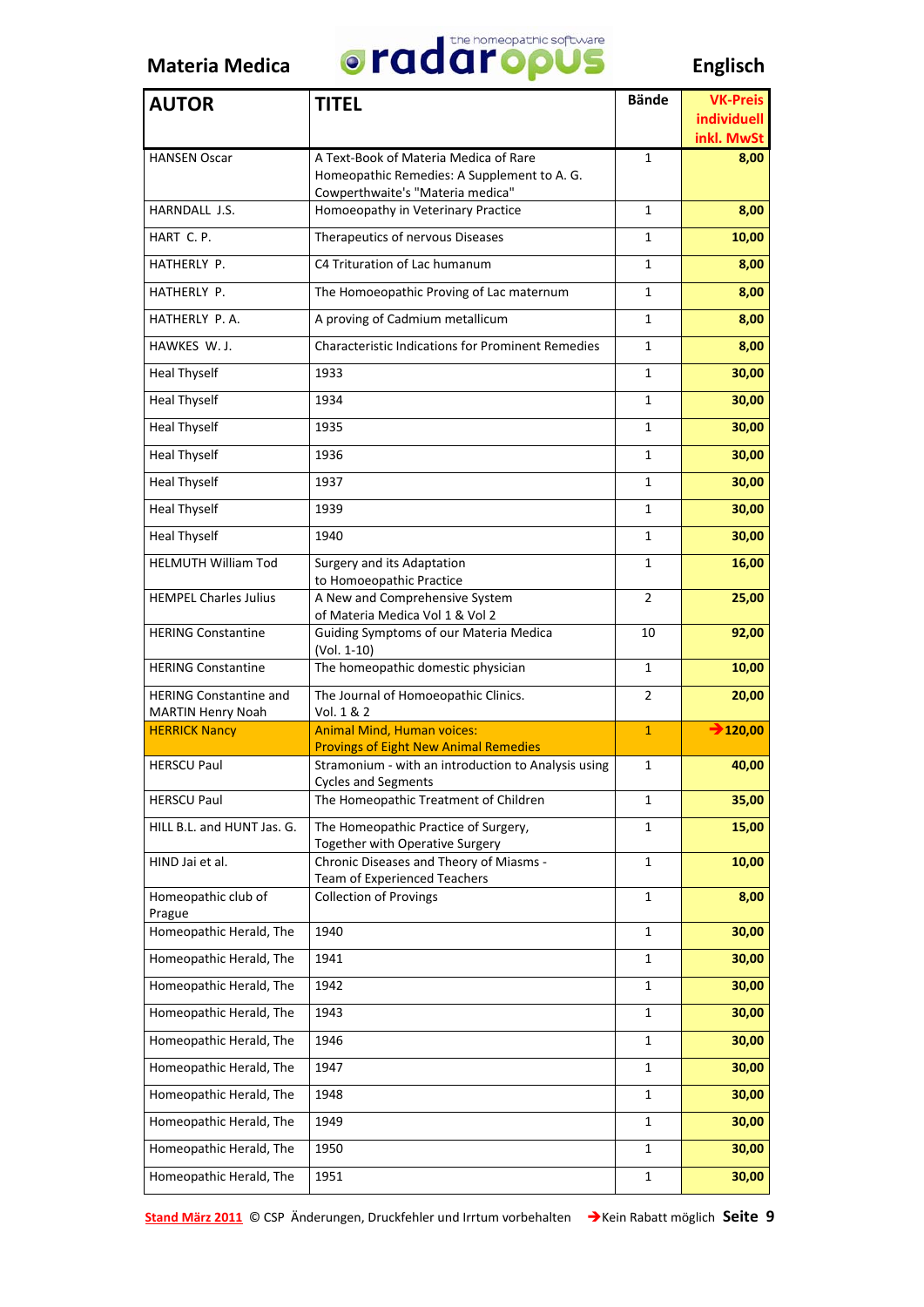

| <b>AUTOR</b>                                       | <b>TITEL</b>                                       | <b>Bände</b> | <b>VK-Preis</b>           |
|----------------------------------------------------|----------------------------------------------------|--------------|---------------------------|
|                                                    |                                                    |              | individuell<br>inkl. MwSt |
| Homeopathic Herald, The                            | 1952                                               | $\mathbf{1}$ | 30,00                     |
| Homeopathic Herald, The                            | 1953                                               | 1            | 30,00                     |
| Homeopathic Herald, The                            | 1954                                               | 1            | 30,00                     |
| Homeopathic Herald, The                            | 1955                                               | 1            | 30,00                     |
| Homeopathic Record                                 | 11/1857-09/1858                                    | 1            | 30,00                     |
| Homeopathic Record                                 | 11/1858-10/1859                                    | 1            | 30,00                     |
| Homeopathic World, The                             | 1931                                               | 1            | 30,00                     |
| Homeopathic World, The                             | 1932                                               | 1            | 30,00                     |
| Homeopathy                                         | 1938                                               | 1            | 30,00                     |
| Homeopathy School of<br>Colorado                   | Clarity and Intoxication - The Proving of Amethyst | 1            | 8,00                      |
| Homoeopathic Journal of<br>Obstetrics: Diseases of | 1884                                               | 1            | 30,00                     |
| Women and- Children                                |                                                    |              |                           |
| <b>Homoeopathic Links</b>                          | 1994                                               | $\mathbf{1}$ | $\rightarrow$ 28,00       |
| <b>Homoeopathic Links</b>                          | 1995                                               | $\mathbf{1}$ | $\rightarrow 28,00$       |
| <b>Homoeopathic Links</b>                          | 1996                                               | $\mathbf{1}$ | $\rightarrow 28,00$       |
| <b>Homoeopathic Links</b>                          | 1997                                               | $\mathbf{1}$ | $\rightarrow$ 28,00       |
| <b>Homoeopathic Links</b>                          | 1998                                               | $\mathbf{1}$ | $\rightarrow$ 28,00       |
| <b>Homoeopathic Links</b>                          | 1999                                               | $\mathbf{1}$ | $\rightarrow$ 28,00       |
| <b>Homoeopathic Links</b>                          | 2000                                               | $\mathbf{1}$ | $\rightarrow$ 28,00       |
| Homoeopathic Physician                             | 1881                                               | 1            | 80,00                     |
| Homoeopathic Physician                             | 1882                                               | 1            | 80,00                     |
| Homoeopathic Physician                             | 1887                                               | 1            | 80,00                     |
| Homoeopathic Physician                             | 1888                                               | 1            | 80,00                     |
| Homoeopathic Physician                             | 1889                                               | 1            | 80,00                     |
| Homoeopathic Physician                             | 1890                                               | 1            | 80,00                     |
| Homoeopathic Physician                             | 1892                                               | 1            | 80,00                     |
| Homoeopathic Recorder                              | 1886/01 - 1887/11                                  | $\mathbf{1}$ | 48,00                     |
| Homoeopathic Recorder                              | 1888/01-1889/11                                    | 1            | 48,00                     |
| Homoeopathic Recorder                              | 1910                                               | $\mathbf{1}$ | 48,00                     |
| Homoeopathic Recorder                              | 1911                                               | 1            | 48,00                     |
| Homoeopathic Recorder                              | 1912                                               | 1            | 48,00                     |
| Homoeopathic Recorder                              | 1913                                               | 1            | 20,00                     |
| Homoeopathic Recorder                              | 1918                                               | 1            | 20,00                     |
| Homoeopathic Recorder                              | 1920                                               | 1            | 20,00                     |
| Homoeopathic Recorder                              | 1923                                               | 1            | 48,00                     |
| Homoeopathic Recorder                              | 1925                                               | 1            | 20,00                     |
| Homoeopathic Recorder                              | 1926                                               | 1            | 48,00                     |
| Homoeopathic Recorder                              | 1927                                               | 1            | 48,00                     |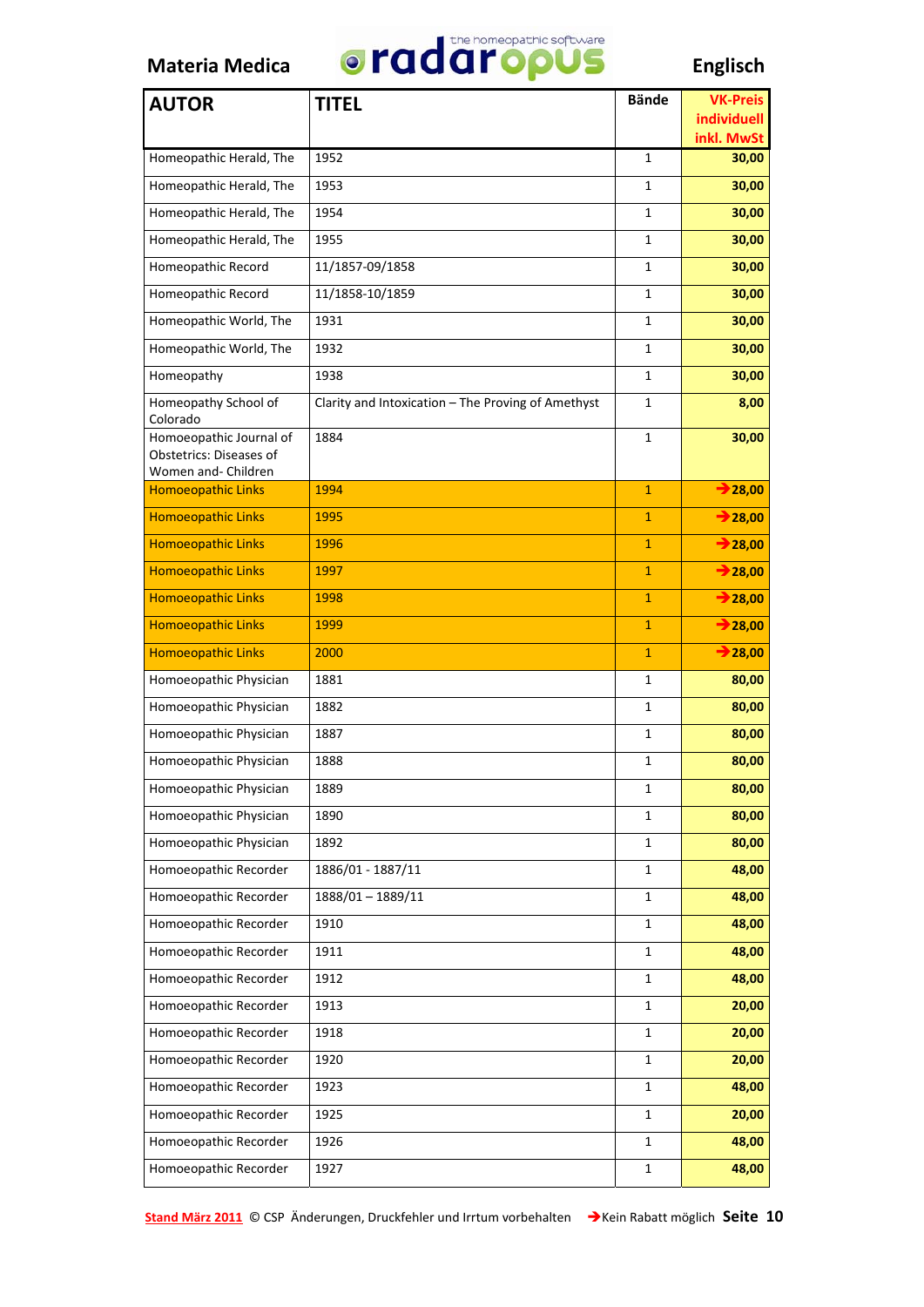

| <b>AUTOR</b>                                              | <b>TITEL</b>                                                      | <b>Bände</b> | <b>VK-Preis</b>     |
|-----------------------------------------------------------|-------------------------------------------------------------------|--------------|---------------------|
|                                                           |                                                                   |              | individuell         |
| Homoeopathic Recorder                                     | 1930                                                              | $\mathbf{1}$ | inkl. MwSt<br>48,00 |
| Homoeopathic Recorder                                     | 1931                                                              | 1            | 48,00               |
| Homoeopathic Recorder                                     | 1932                                                              | $\mathbf{1}$ | 48,00               |
| Homoeopathic Recorder                                     | 1935                                                              | 1            | 48,00               |
| Homoeopathic Recorder                                     | 1936                                                              |              |                     |
|                                                           |                                                                   | 1            | 48,00               |
| Homoeopathic Recorder                                     | 1939                                                              | 1            | 48,00               |
| Homoeopathic Recorder                                     | 1940                                                              | 1            | 48,00               |
| Homoeopathic Recorder                                     | 1943                                                              | 1            | 48,00               |
| Homoeopathic Recorder                                     | 1944                                                              | 1            | 48,00               |
| Homoeopathic Recorder                                     | 1945                                                              | 1            | 48,00               |
| Homoeopathic Recorder                                     | 1948                                                              | 1            | 48,00               |
| Homoeopathic Recorder                                     | 1949                                                              | 1            | 48,00               |
| Homoeopathic Recorder                                     | 1950                                                              | 1            | 48,00               |
| Homoeopathic Recorder                                     | 1951                                                              | 1            | 48,00               |
| Homoeopathic Recorder                                     | 1952                                                              | 1            | 48,00               |
| Homoeopathic Recorder                                     | 1953                                                              | 1            | 48,00               |
| Homoeopathic Recorder                                     | 1954                                                              | 1            | 48,00               |
| Homoeopathic Recorder                                     | 1955                                                              | 1            | 48,00               |
| Homoeopathician, The<br>(A journal of Pure<br>homeopathy) | 1912                                                              | 1            | 39,00               |
| Homoeopathician, The<br>(A journal of Pure<br>homeopathy) | 1913/01 - 1913/10                                                 | $\mathbf{1}$ | 39,00               |
| Homoeopathician, The<br>(A journal of Pure<br>homeopathy) | 1914                                                              | 1            | 39,00               |
| Homoeopathician, The<br>(A journal of Pure<br>homeopathy) | 1915                                                              | 1            | 20,00               |
| <b>HOUGHTON Jacqueline</b><br>and HALAHAN Elisabeth       | The homeopathic proving of Lac humanum                            | 1            | 8,00                |
| HOYNE Temple S.                                           | Clinical Therapeutics (Vol. 1-2)                                  | 2            | 46,00               |
| HUGHES and DAKE J. P.                                     | Cyclopaedia of Drug Pathogenesy (Vol. 1-4)                        | 4            | 110,00              |
| <b>HUGHES Richard</b>                                     | A Manuel of Therapeutics: According<br>to the Method of Hahnemann | 1            | 16,00               |
| <b>HUGHES Richard</b>                                     | Manual of Pharmacodynamics                                        | 1            | 26,00               |
| <b>HUGHES Richard</b>                                     | The principles and practice of homoeopathy.                       | 1            | 23,00               |
| HUTCHINSON J.W.                                           | Seven hundred Redline Symptoms                                    | 1            | 8,00                |
| П                                                         |                                                                   |              |                     |
| Indian Journal of                                         | 1995                                                              | 1            | 10,00               |
| Homoeopathic Medicine<br>Indian Journal of                | 1996                                                              | 1            | 10,00               |
| Homoeopathic Medicine                                     |                                                                   |              |                     |
| Int. Hom. Research Trust                                  | Preliminary report of provings<br>with Cadmium Metallicum         | 1            | 10,00               |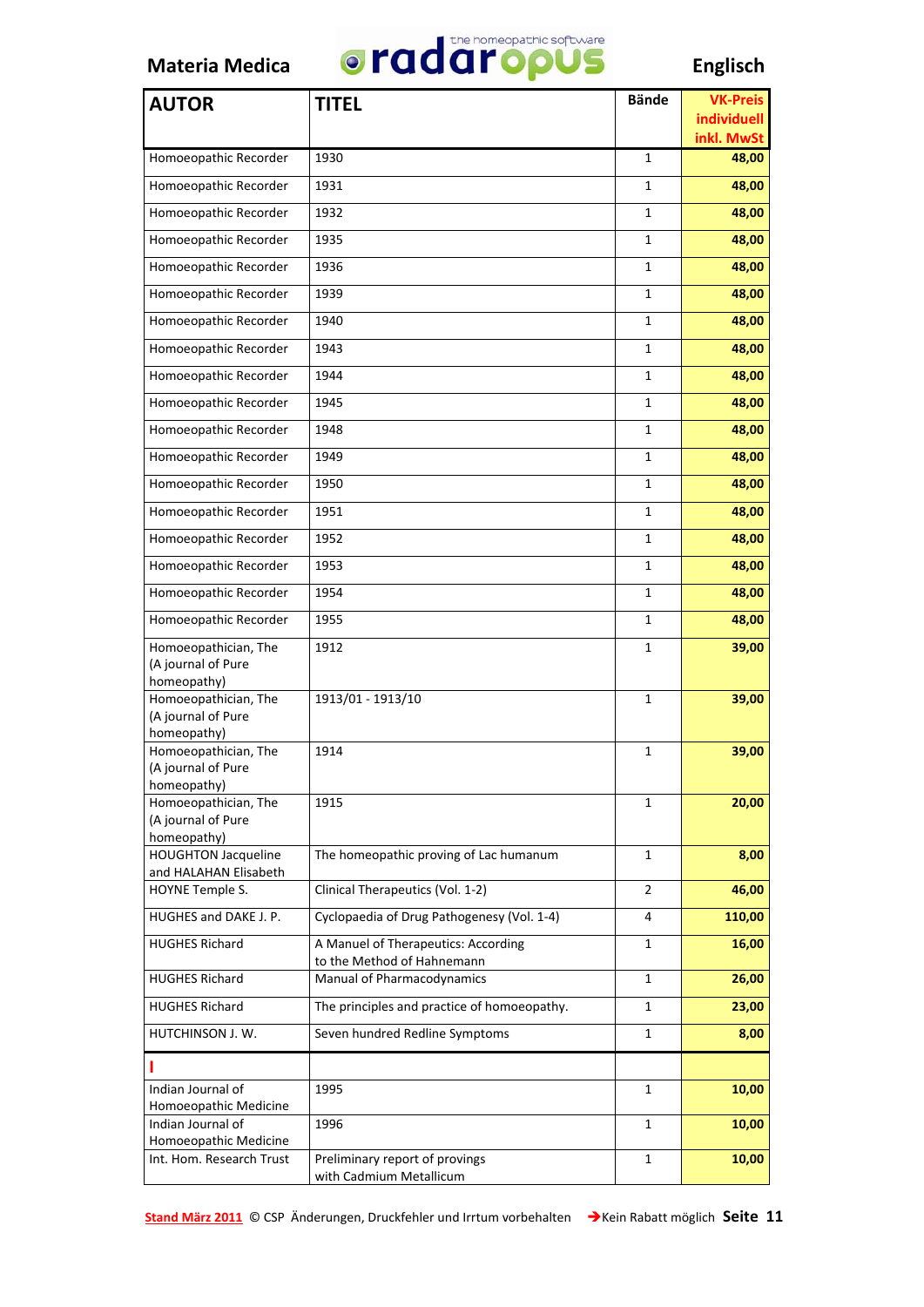

| <b>AUTOR</b>                                          | <b>TITEL</b> | <b>Bände</b> | <b>VK-Preis</b>     |
|-------------------------------------------------------|--------------|--------------|---------------------|
|                                                       |              |              | <i>individuell</i>  |
|                                                       |              |              | inkl. MwSt          |
| <b>International Foundation</b>                       | 1990         | $\mathbf{1}$ | $\rightarrow$ 32,00 |
| for Homeopathy: Case                                  |              |              |                     |
| <b>Conference Proceedings</b>                         |              |              |                     |
| <b>International Foundation</b>                       | 1991         | $\mathbf{1}$ | $\rightarrow 32,00$ |
| for Homeopathy: Case                                  |              |              |                     |
| <b>Conference Proceedings</b>                         |              |              |                     |
| <b>International Foundation</b>                       | 1992         | $\mathbf{1}$ | $\rightarrow 32,00$ |
| for Homeopathy: Case                                  |              |              |                     |
| <b>Conference Proceedings</b>                         |              |              |                     |
| <b>International Foundation</b>                       | 1993         | $\mathbf{1}$ | $\rightarrow 32,00$ |
| for Homeopathy: Case<br><b>Conference Proceedings</b> |              |              |                     |
| <b>International Foundation</b>                       | 1994         | $\mathbf{1}$ | $\rightarrow$ 32,00 |
| for Homeopathy: Case                                  |              |              |                     |
| <b>Conference Proceedings</b>                         |              |              |                     |
| <b>International Foundation</b>                       | 1995         | $\mathbf{1}$ | $\rightarrow$ 32,00 |
| for Homeopathy: Case                                  |              |              |                     |
| <b>Conference Proceedings</b>                         |              |              |                     |
| International                                         | 1881         | $\mathbf{1}$ | 80,00               |
| Hahnemannian Association                              |              |              |                     |
| International                                         | 1882         | $\mathbf{1}$ | 80,00               |
| Hahnemannian Association                              |              |              |                     |
| International                                         | 1883         | $\mathbf{1}$ | 80,00               |
| Hahnemannian Association                              |              |              |                     |
| International                                         | 1884         | 1            | 80,00               |
| Hahnemannian Association                              |              |              |                     |
| International                                         | 1885         | 1            | 80,00               |
| Hahnemannian Association                              |              |              |                     |
| International<br>Hahnemannian Association             | 1886         | 1            | 80,00               |
| International                                         | 1887         | 1            | 80,00               |
| Hahnemannian Association                              |              |              |                     |
| International                                         | 1888         | 1            | 80,00               |
| Hahnemannian Association                              |              |              |                     |
| International                                         | 1890         | 1            | 80,00               |
| Hahnemannian Association                              |              |              |                     |
| International                                         | 1892         | 1            | 80,00               |
| Hahnemannian Association                              |              |              |                     |
| International                                         | 1893         | 1            | 80,00               |
| Hahnemannian Association                              |              |              |                     |
| International                                         | 1894         | 1            | 80,00               |
| Hahnemannian Association                              |              |              |                     |
| International                                         | 1895         | 1            | 80,00               |
| Hahnemannian Association                              |              |              |                     |
| International                                         | 1896         | 1            | 80,00               |
| Hahnemannian Association                              |              |              |                     |
| International                                         | 1897         | 1            | 80,00               |
| Hahnemannian Association                              |              |              |                     |
| International<br>Hahnemannian Association             | 1898         | 1            | 80,00               |
| International                                         | 1901         | 1            | 80,00               |
| Hahnemannian Association                              |              |              |                     |
| International                                         | 1902         | 1            | 80,00               |
| Hahnemannian Association                              |              |              |                     |
| International                                         | 1904         | 1            | 80,00               |
| Hahnemannian Association                              |              |              |                     |
| International                                         | 1905         | 1            | 80,00               |
| Hahnemannian Association                              |              |              |                     |
| International                                         | 1906         | 1            | 80,00               |
| Hahnemannian Association                              |              |              |                     |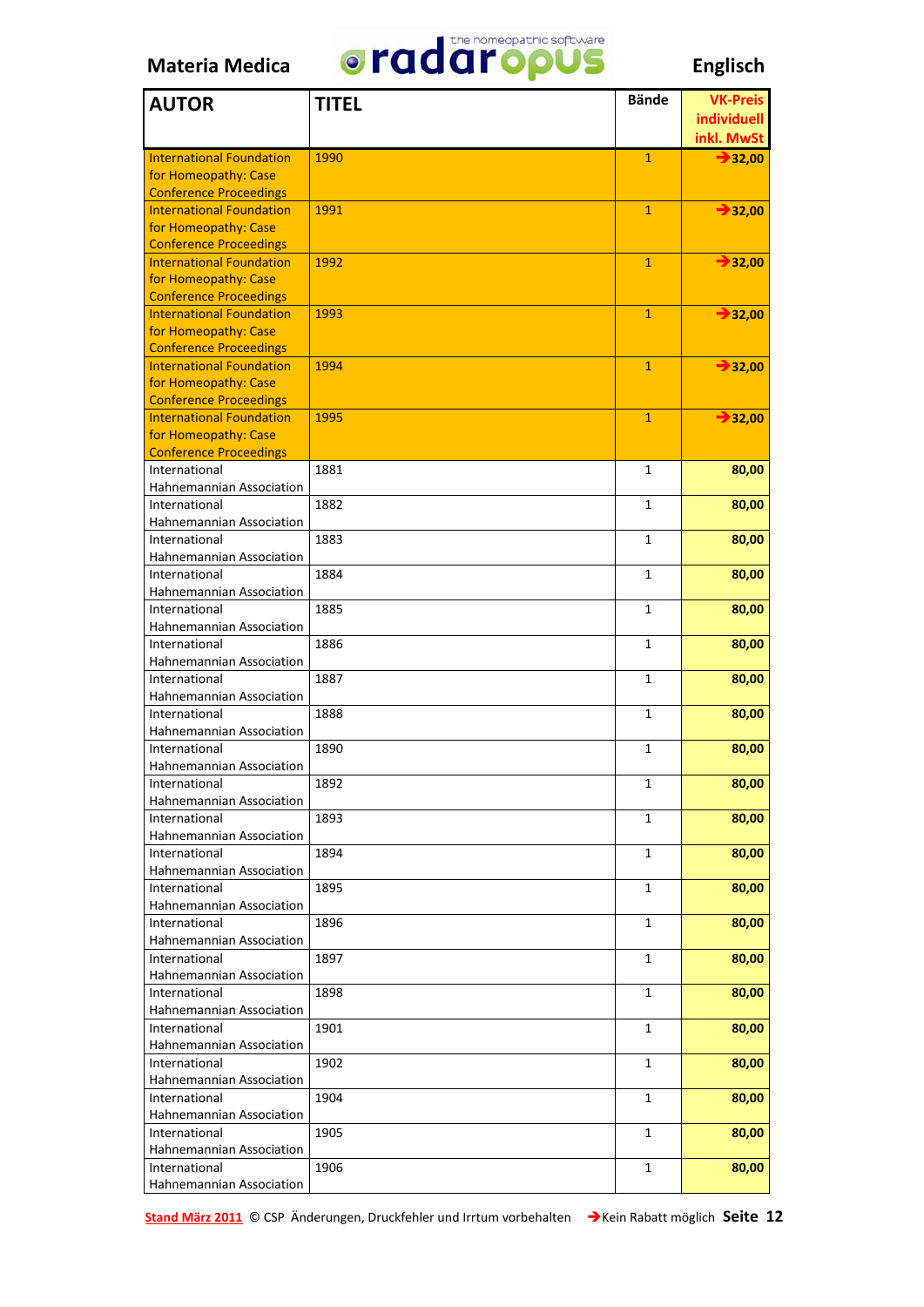

| <b>AUTOR</b>                              | <b>TITEL</b>                                      | <b>Bände</b> | <b>VK-Preis</b> |
|-------------------------------------------|---------------------------------------------------|--------------|-----------------|
|                                           |                                                   |              | individuell     |
|                                           |                                                   |              | inkl. MwSt      |
| International                             | 1907                                              | 1            | 48,00           |
| Hahnemannian Association                  |                                                   |              |                 |
| International                             | 1908                                              | 1            | 80,00           |
| Hahnemannian Association                  |                                                   |              |                 |
| International                             | 1909                                              | 1            | 80,00           |
| Hahnemannian Association                  |                                                   |              |                 |
| International                             | 1910                                              | 1            | 80,00           |
| Hahnemannian Association                  |                                                   |              |                 |
| International                             | 1911                                              | 1            | 48,00           |
| Hahnemannian Association                  |                                                   |              |                 |
| International                             | 1912                                              | 1            | 48,00           |
| Hahnemannian Association                  |                                                   |              |                 |
| International                             | 1913                                              | 1            | 48,00           |
| Hahnemannian Association                  |                                                   |              |                 |
| International                             | 1914                                              | 1            | 80,00           |
| Hahnemannian Association                  |                                                   |              |                 |
| International                             | 1915                                              | 1            | 80,00           |
| Hahnemannian Association                  |                                                   |              |                 |
| International                             | 1916                                              | 1            | 80,00           |
| Hahnemannian Association                  |                                                   |              |                 |
| International                             | 1917                                              | 1            | 80,00           |
| Hahnemannian Association                  |                                                   |              |                 |
| International                             | 1918                                              | 1            | 80,00           |
| Hahnemannian Association                  |                                                   |              |                 |
| International<br>Hahnemannian Association | 1919                                              | 1            | 80,00           |
| International                             | 1920                                              | 1            |                 |
| Hahnemannian Association                  |                                                   |              | 80,00           |
| International                             | 1921                                              | 1            | 80,00           |
| Hahnemannian Association                  |                                                   |              |                 |
| International                             | 1922                                              | 1            | 80,00           |
| Hahnemannian Association                  |                                                   |              |                 |
| International                             | 1923                                              | 1            | 80,00           |
| Hahnemannian Association                  |                                                   |              |                 |
| International                             | 1924                                              | 1            | 80,00           |
| <b>Hahnemannian Association</b>           |                                                   |              |                 |
| International                             | 1925                                              | 1            | 80,00           |
| Hahnemannian Association                  |                                                   |              |                 |
| International                             | 1926                                              | 1            | 80,00           |
| Hahnemannian Association                  |                                                   |              |                 |
| п                                         |                                                   |              |                 |
|                                           |                                                   |              |                 |
| IRWIN A.                                  | Seven Streams of Taosca Proving                   | 1            | 8,00            |
| <b>IRWIN Anne</b>                         | A proving of Tory island clay. Red Granite Clay   | 1            | 8,00            |
| J                                         |                                                   |              |                 |
| JAHR                                      | Family Practice or Simple Directions              | 1            | 12,00           |
| Georg Heinrich Gottlieb                   | in Homeopathic Domestic medicine                  |              |                 |
| <b>JAHR</b>                               | Forty years of practice                           | 1            | 10,00           |
| Georg Heinrich Gottlieb                   |                                                   |              |                 |
| <b>JAHR</b>                               | Homoeopathic Treatment of diseases                | $\mathbf{1}$ | 9,00            |
| Georg Heinrich Gottlieb                   | of Females and Infants at the Breast              |              |                 |
| <b>JAHR</b>                               | The Venereal Diseases, their Pathological Nature, | 1            | 15,00           |
| Georg Heinrich Gottlieb                   | Correct Diagnosis and Homeopathic Treatment       |              |                 |
| JAIN B.                                   | Pocket Medical dictionary of the principal words  | 1            | 23,00           |
|                                           | used in medicine and the collateral sciences      |              |                 |
| JITHESH T. K.                             | Proving of Sida alnifolia                         | 1            | 8,00            |
| JOLLYMAN N.W.                             | Asthma - Causes, Types & Homeopathic Treatment    | 1            | 8,00            |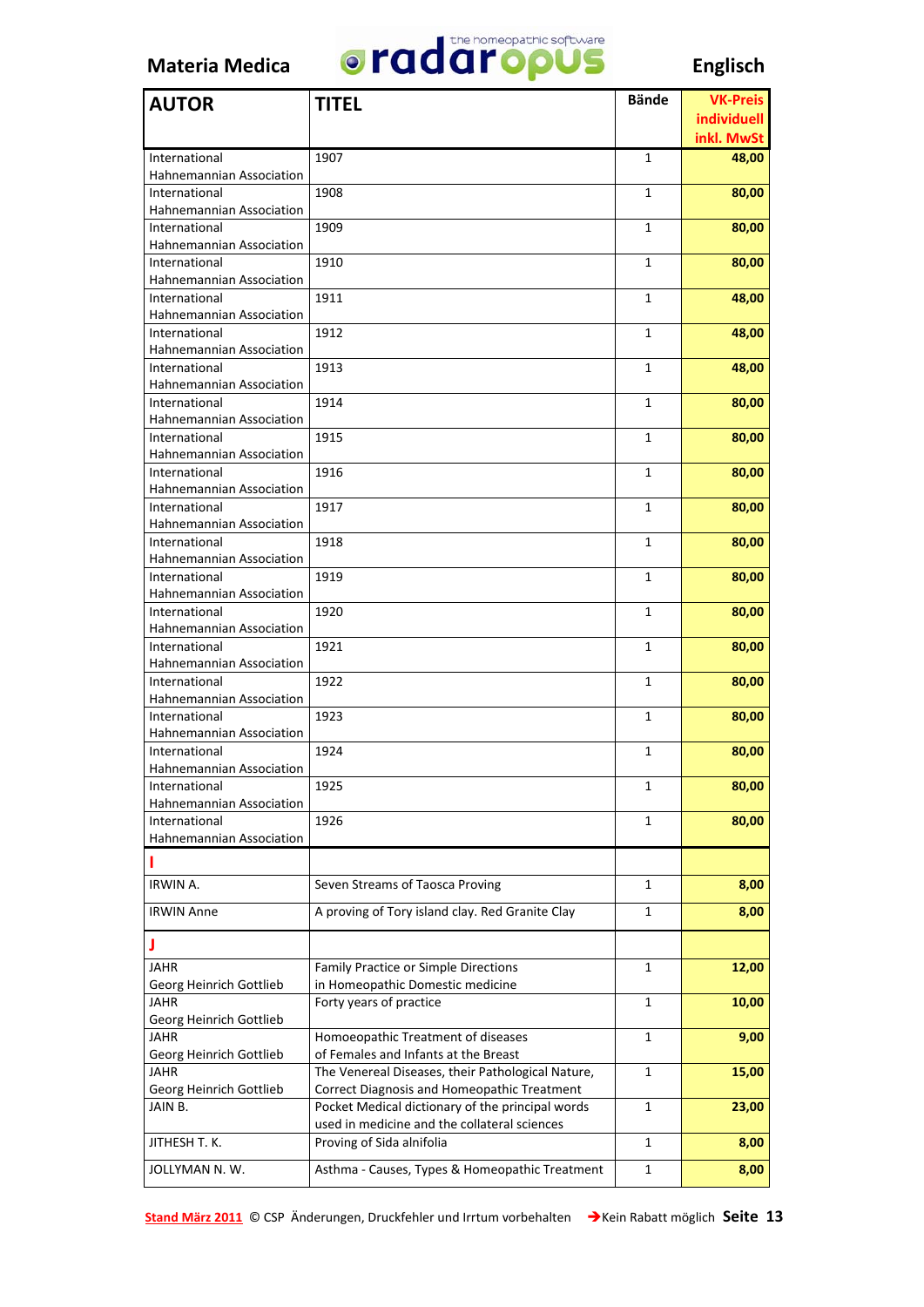

| <b>AUTOR</b>                             | <b>TITEL</b>                                                                | <b>Bände</b> | <b>VK-Preis</b>     |
|------------------------------------------|-----------------------------------------------------------------------------|--------------|---------------------|
|                                          |                                                                             |              | individuell         |
|                                          |                                                                             |              | inkl. MwSt          |
| JONES Eli G.                             | Cancer: its Causes, Symtoms and Treatment                                   | 1            | 9,00                |
| JOSHI B.                                 | Proving of Xhanthoxyllum Fraxineum                                          | 1            | 8,00                |
| Journal of                               | 1967-1968                                                                   | 1            | 20,00               |
| <b>Homeopathic Clinics</b>               |                                                                             |              |                     |
| Journal of<br><b>Homeopathic Clinics</b> | 1968-1969                                                                   | $\mathbf{1}$ | 20,00               |
| Journal of                               | 1969-1970                                                                   | $\mathbf{1}$ | 20,00               |
| <b>Homeopathic Clinics</b>               |                                                                             |              |                     |
| Journal of<br><b>Homeopathic Clinics</b> | 1970-1971                                                                   | 1            | 20,00               |
| Journal of the American                  | 1935                                                                        | 1            | 20,00               |
| Institute of Homoeopathy                 |                                                                             |              |                     |
| <b>JULIAN Othon André</b>                | <b>Materia Medica of new Homeopathic remedies</b>                           | $\mathbf{1}$ | $\rightarrow$ 35,00 |
| JULIAN Othon André                       | Materia Medica of Nosodes with Repertory                                    | $\mathbf{1}$ | 26,00               |
| К                                        |                                                                             |              |                     |
| <b>KAMTHAN P.S.</b>                      | <b>CANCER - Curable under</b>                                               | $\mathbf{1}$ | 8,00                |
|                                          | Homoeopathic Treatment (reprint)                                            |              |                     |
| KAMTHAN P.S.                             | Homeopathic therapy in Gout, Arthritis and<br>Rheumatism with concomitants  | 1            | 8,00                |
| KAMTHAN P.S.                             | How homeopathy cures Mania, Melancholia and                                 | $\mathbf{1}$ | 8,00                |
| KAMTHAN P.S.                             | madness<br>How to cure: headache, facial neuralgia, glaucoma,               | $\mathbf{1}$ | 8,00                |
|                                          | toothache                                                                   |              |                     |
| KAMTHAN P.S.                             | Remedies for Pain & Warts                                                   | $\mathbf{1}$ | 8,00                |
| KAMTHAN P.S.                             | Remedies for Skin and Bone Disease                                          | 1            | 8,00                |
| KAMTHAN P.S.                             | Specific Remedies for Respiratory, Cardiac                                  | 1            | 8,00                |
| <b>KAMTHAN P.S.</b>                      | and Urinary diseases<br>The Female Prescriber                               | 1            | 8,00                |
| <b>KAMTHAN P.S.</b>                      | The Haemorrhage Controller                                                  | 1            | 8,00                |
| KAMTHAN S.K.                             | The Homoeopathic First Aid Prescriber                                       | 1            | 8,00                |
| KANSAL Kamal                             | Homeopathic Treatment - Constipation                                        | 1            | 8,00                |
| KANSAL Kamal                             | Homeopathic Treatment - Dental Diseases                                     | 1            | 8,00                |
| <b>KANSAL Kamal</b>                      | Homeopathic Treatment - Pet Animals                                         | 1            | 8,00                |
| <b>KANSAL Kamal</b>                      | Homoeopathic Treatment - Diabetes Mellitus                                  | 1            | 8,00                |
| <b>KANSAL Kamal</b>                      | The Biochemics                                                              | 1            | 8,00                |
| <b>KENT James Tyler</b>                  | Kent Lectures on homeopathic philosophy                                     | 1            | 12,00               |
| <b>KENT James Tyler</b>                  | Lectures on Homeopathic Materia Medica [4th Ed.]                            | 1            | 35,00               |
| <b>KENT James Tyler</b>                  | New Remedies, clinical cases, lesser writings,                              | $\mathbf{1}$ | 20,00               |
|                                          | aphorisms and precepts                                                      |              |                     |
| <b>KENT James Tyler</b>                  | The Dunham Lectures [merged into Kent]                                      | 1            | 8,00                |
| <b>KENT James Tyler</b>                  | Use of the Repertory "How to Study the Repertory"                           | 1            | 8,00                |
| <b>KENT James Tyler</b>                  | What the doctor needs to Know in Order to Make a<br>Succesfull prescription | 1            | 8,00                |
| KERSCHBAUMER W.                          | A Homeopathic Proving of the Whole Plant of the                             | 1            | 8,00                |
|                                          | Indigenous South African Herb Harpagophytum<br>procumbens                   |              |                     |
| <b>KLEIN Louis</b>                       | Carbon dioxide                                                              | 1            | 8,00                |
| <b>KLEIN Louis</b>                       | Coriandrum proving                                                          | 1            | 8,00                |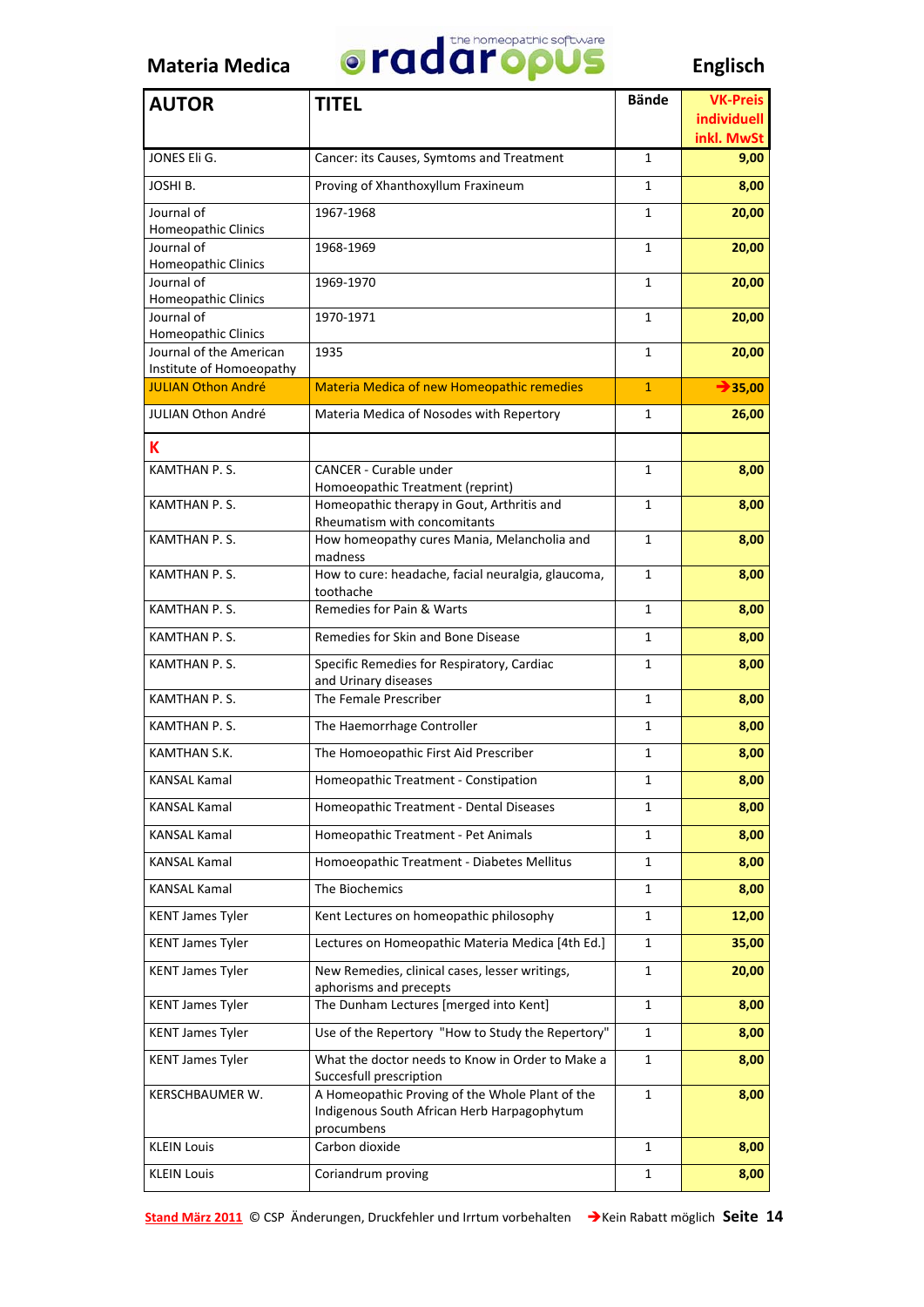

| <b>AUTOR</b>                                       | <b>TITEL</b>                                                                                | <b>Bände</b>   | <b>VK-Preis</b>           |
|----------------------------------------------------|---------------------------------------------------------------------------------------------|----------------|---------------------------|
|                                                    |                                                                                             |                | individuell<br>inkl. MwSt |
| <b>KLEIN Louis</b>                                 | Helodrilus caliginosus - Information and Synopsis<br>of a New Proving                       | 1              | 8,00                      |
| <b>KLEIN Louis</b>                                 | Loxosceles reclusa - The brown Recluse spider                                               | 1              | 8,00                      |
| <b>KLEIN Louis</b>                                 | The Proving of Vanilla Planifolia                                                           | 1              | 8,00                      |
| <b>KLEIN Louis and</b><br>MANTEWSIWICH Emily       | Hahnemanian Proving of Argentum Sulphuricum                                                 | 1              | 8,00                      |
| <b>KLOTZSCH Brigitte</b>                           | Proving of Python regia                                                                     | 1              | 8,00                      |
| <b>KNERR Calvin B.</b>                             | Drug Relationship                                                                           | $\mathbf{1}$   | 8,00                      |
| KÖNIG P. and SANTOS U.                             | Convallaria                                                                                 | 1              | 8,00                      |
| KÖNIG Peter and<br><b>SANTOS Ute</b>               | Dream Proving of Rhododendron chrysantum                                                    | 1              | 8,00                      |
| KRISHNA KUMAR P.                                   | Talks on poisons, Metals acids & Nosodes<br>used as Homeopathic Medicines                   | 1              | 8,00                      |
| KRISHNA KUMAR P.                                   | The man, sexual problems and their cure                                                     | 1              | 8,00                      |
| KRISHNA KUMAR P.                                   | The women, female problems and their cure                                                   | 1              | 8,00                      |
| KRISHNAMOORTY V. K.                                | Homeopathy in Accidents and Injuries                                                        | 1              | 8,00                      |
| KULKARNI V.                                        | <b>Gynecology and Obstretics</b>                                                            | 1              | 9,00                      |
|                                                    |                                                                                             |                |                           |
| LAURIE Joseph                                      | An epitome of the homeopathic domestic<br>medicine. Enlarged and improved by A.Gerard Hull. | 1              | 15,00                     |
| LAURIE Joseph                                      | The homoeopathic domestic medicine Vol 1 & Vol 2                                            | $\overline{2}$ | 23,00                     |
| LE ROUX Patricia                                   | Lac Caninum, remedy of ailments from<br>child sexual abuse                                  | 1              | 8,00                      |
| LE ROUX Patricia                                   | The Acids                                                                                   | 1              | 8,00                      |
| <b>LEESER Otto</b>                                 | Homeopathic Materia Medica                                                                  | 1              | 20,00                     |
| Liga Medicorum<br>Homoeopathica<br>Internationalis | 24th Congress - Hamburg - 1979                                                              | 1              | 26,00                     |
| Liga Medicorum<br>Homoeopathica<br>Internationalis | 43rd Congress - Athens - 1988                                                               | 1              | 26,00                     |
| Liga Medicorum<br>Homoeopathica<br>Internationalis | 45th Congress - Barcelona - 1990                                                            | $\mathbf{1}$   | 26,00                     |
| <b>LILIENTHAL Samuel</b>                           | Homeopathic therapeutics [2nd Ed.]                                                          | 1              | 30,00                     |
| LIPPE Adolph von                                   | Keynotes and red line symptoms<br>of the materia medica.                                    | 1              | 20,00                     |
| LIPPE Adolph von                                   | Keynotes of the Homeopathic Materia Medica                                                  | 1              | 8,00                      |
| <b>LIPPE Constantin</b>                            | Textbook of Materia Medica                                                                  | 1              | 20,00                     |
| <b>LOGAN Robin</b>                                 | The Homeopathic Treatment of Eczema                                                         | 1              | $\rightarrow$ 25,00       |
| <b>LUCAS Joy</b>                                   | Proving of Leonurus cardiaca                                                                | 1              | 8,00                      |
| <b>LUCAS Joy</b>                                   | Proving of Erythrinud Fish                                                                  | 1              | 8,00                      |
| LUSTIG Didier and REY<br>Jacques                   | The proving of Neptunium muriaticum                                                         | 1              | 8,00                      |
| M                                                  |                                                                                             |                |                           |
| <b>MACFARLAN Donald</b>                            | Concise pictures of dynamised drugs:<br>personally proven                                   | $\mathbf{1}$   | 8,00                      |
| MAJUMDAR P.C.                                      | Appendicitis curable by Medicine                                                            | 1              | 8,00                      |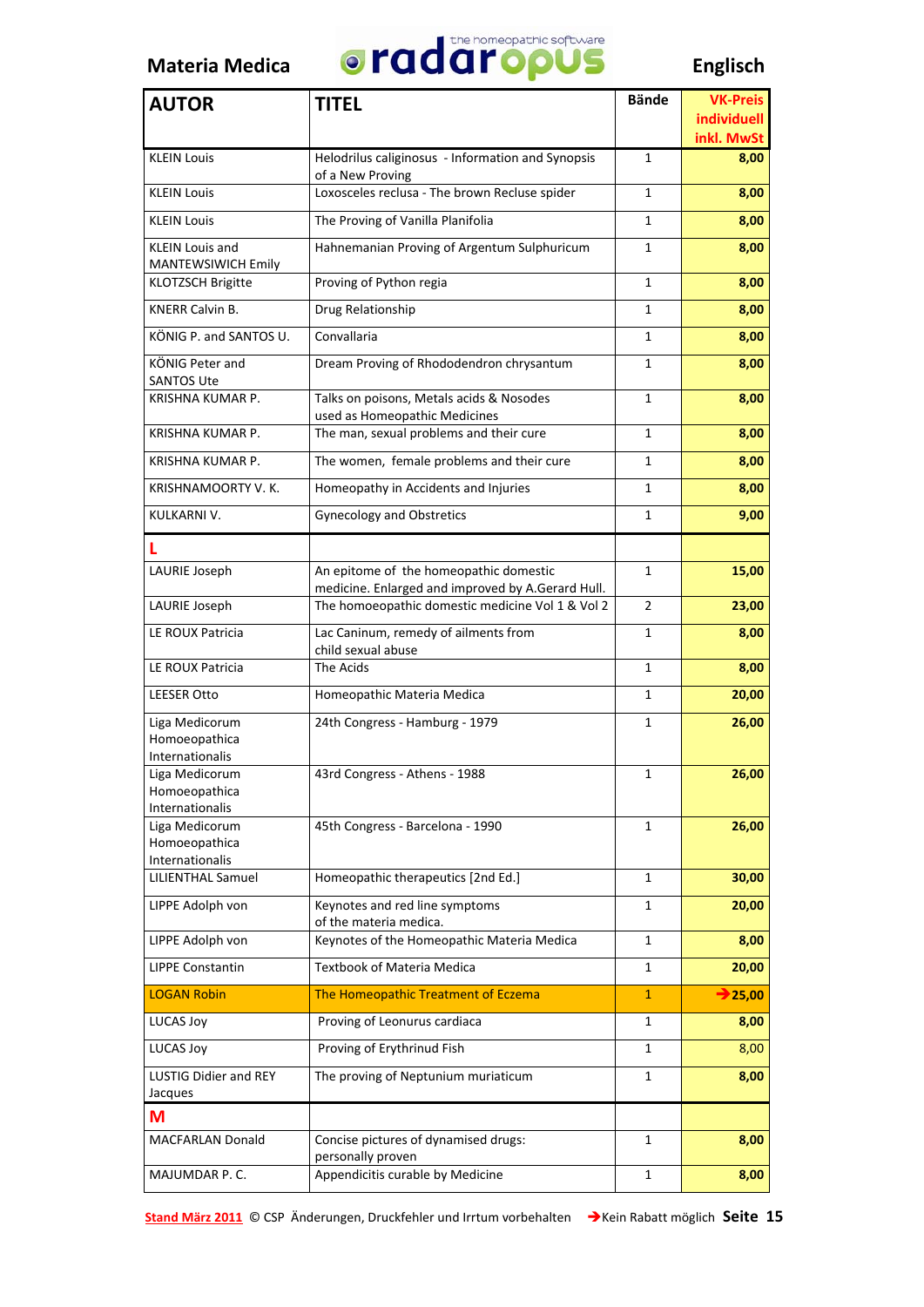

| <b>AUTOR</b>                 | <b>TITEL</b>                                                             | <b>Bände</b> | <b>VK-Preis</b>                  |
|------------------------------|--------------------------------------------------------------------------|--------------|----------------------------------|
|                              |                                                                          |              | <b>individuell</b><br>inkl. MwSt |
| MALHOTRA H.C.                | Care and Treatment - Fistula, Piles                                      | 1            | 8,00                             |
| MALHOTRA H.C.                | Menses and Health [A Lady's Manual of<br>Homeopathic care]               | 1            | 8,00                             |
| <b>MARIM Matheus</b>         | Simplified Materia Medica of bothrops jararacussu                        | 1            | 8,00                             |
| <b>MASTER Farokh Jamshed</b> | A Homoeopathic Proving of Bungarus Fasciatus<br>(Banded Krait)           | 1            | 8,00                             |
| <b>MASTER Farokh Jamshed</b> | A proving of Maccasin Snake [Toxicophis]                                 | 1            | 8,00                             |
| <b>MASTER Farokh Jamshed</b> | <b>Agitated Argentums</b>                                                | 1            | 8,00                             |
| <b>MASTER Farokh Jamshed</b> | <b>Ammoniums: The Sour Prunes</b>                                        | 1            | 8,00                             |
| <b>MASTER Farokh Jamshed</b> | Bed-wetting [Enuresis]                                                   | 1            | 8,00                             |
| <b>MASTER Farokh Jamshed</b> | <b>Bitis Arietans</b>                                                    | 1            | 8,00                             |
| <b>MASTER Farokh Jamshed</b> | Diseases of the Skin [Including of Exanthemata]                          | 1            | 26,00                            |
| <b>MASTER Farokh Jamshed</b> | Hair Loss                                                                | 1            | 8,00                             |
| <b>MASTER Farokh Jamshed</b> | Homeopathic Treatment of Acute Cardio-<br>respiratory failure            | 1            | 8,00                             |
| <b>MASTER Farokh Jamshed</b> | Homeopathy in Cancer                                                     | 1            | 8,00                             |
| <b>MASTER Farokh Jamshed</b> | Homeopathy in Cervical Spondylosis                                       | 1            | 8,00                             |
| <b>MASTER Farokh Jamshed</b> | Homoepathic dictionary of dreams                                         | 1            | 30,00                            |
| <b>MASTER Farokh Jamshed</b> | Lycopodium                                                               | 1            | 8,00                             |
| <b>MASTER Farokh Jamshed</b> | Mysterious Thuja                                                         | 1            | 8,00                             |
| <b>MASTER Farokh Jamshed</b> | Naja Naja Naja                                                           | 1            | 8,00                             |
| <b>MASTER Farokh Jamshed</b> | Perceiving rubrics of the mind                                           | 1            | 25,00                            |
| <b>MASTER Farokh Jamshed</b> | Sandy Silicea                                                            | $\mathbf{1}$ | 8,00                             |
| <b>MASTER Farokh Jamshed</b> | Snakes in Homeopathic Grass                                              | 1            | 8,00                             |
| <b>MASTER Farokh Jamshed</b> | St-Ignatius Bean                                                         | 1            | 8,00                             |
| <b>MASTER Farokh Jamshed</b> | Suppressed Staphysagria                                                  | 1            | 8,00                             |
| <b>MASTER Farokh Jamshed</b> | Sycotic shame                                                            | 1            | 8,00                             |
| <b>MASTER Farokh Jamshed</b> | The Bed Side Organon of Medicine                                         | 1            | 8,00                             |
| <b>MASTER Farokh Jamshed</b> | The Fascinating Fungi                                                    | 1            | 8,00                             |
| <b>MASTER Farokh Jamshed</b> | The State of Mind that affects Foetus                                    | 1            | 8,00                             |
| <b>MASTER Farokh Jamshed</b> | The Web Spinners                                                         | 1            | 8,00                             |
| <b>MASTER Farokh Jamshed</b> | Tubercular Miasm Tuberculins [simplified and<br>explained]               | 1            | 8,00                             |
| <b>MASTER Farokh Jamshed</b> | Echis carinatus - Saw Scaled Viper -<br>A Homoeopathic Proving           | $\mathbf{1}$ | 8,00                             |
| <b>MASTER Farokh Jamshed</b> | Oxyuranus scutellatus - Taipan -<br>A Homoeopathic Proving               | 1            | 8,00                             |
| <b>MASTER Farokh Jamshed</b> | Tumours and homoeopathy                                                  | $\mathbf 1$  | 18,00                            |
| MATHEW G.                    | Proving of Phyllanthus amarus                                            | 1            | 8,00                             |
| MATHUR K. N.                 | Diabetes Mellitus Its Diagnosis & Treatment                              | 1            | 8,00                             |
| MATHUR K. N.                 | Systematic materia medica of homoeopathic<br>remedies [1st Ed.]          | 1            | 30,00                            |
| MATHUR R. P.                 | Common Infectious Diseases with Therapeutic &<br>Repertory in Homeopathy | $\mathbf{1}$ | 8,00                             |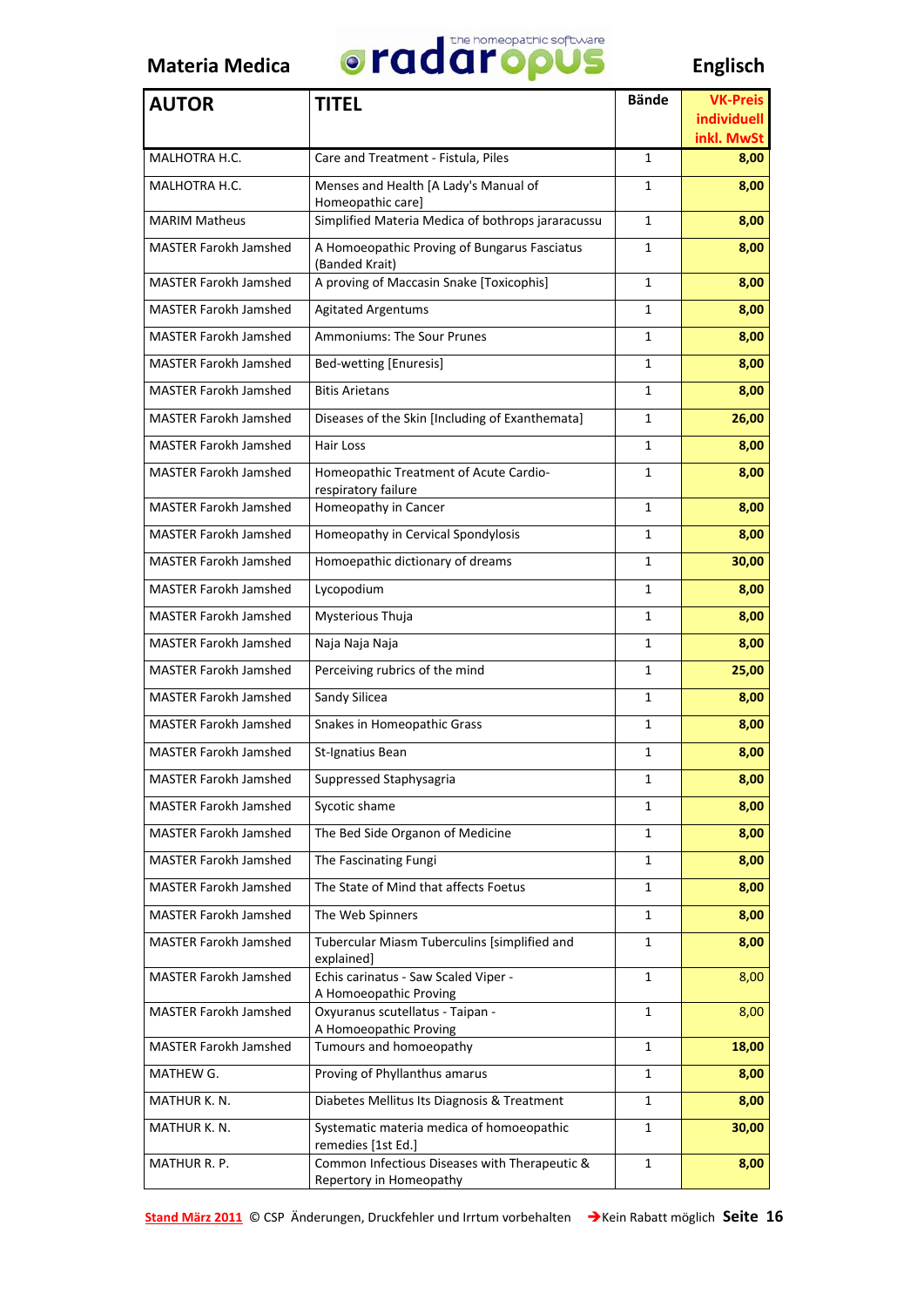

| <b>AUTOR</b>                                                           | <b>TITEL</b>                                                                                | <b>Bände</b> | <b>VK-Preis</b>           |
|------------------------------------------------------------------------|---------------------------------------------------------------------------------------------|--------------|---------------------------|
|                                                                        |                                                                                             |              | individuell<br>inkl. MwSt |
| <b>Medical Advance</b>                                                 | 01/1888-07/1888                                                                             | 1            | 62,00                     |
| <b>Medical Advance</b>                                                 | 01/1890-6/1890                                                                              | 1            | 62,00                     |
| <b>Medical Advance</b>                                                 | 01/1891-06/1891                                                                             | 1            | 62,00                     |
| <b>Medical Advance</b>                                                 | 07/1882-06/1883                                                                             | 1            | 62,00                     |
| <b>Medical Advance</b>                                                 | 07/1884-06/1885                                                                             | 1            | 62,00                     |
| <b>Medical Advance</b>                                                 | 07/1887-12/1887                                                                             | 1            | 62,00                     |
| <b>Medical Advance</b>                                                 | 07/1888-12/1888                                                                             | 1            | 62,00                     |
| <b>Medical Advance</b>                                                 | 07/1890-12/1890                                                                             | 1            | 62,00                     |
| <b>Medical Advance</b>                                                 | 1884                                                                                        | 1            | 62,00                     |
| <b>Medical Advance</b>                                                 | 1889                                                                                        | 1            | 62,00                     |
| MOFFAT John L.                                                         | Homoeopathic therapeutics in ophthalmology.                                                 | 1            | 10,00                     |
| MOHANTY Niranjan                                                       | Text book of Homeopathic Materia Medica                                                     | 1            | 30,00                     |
| Monthly Journal of Hom.<br>and the journal of Health<br>& Disease, The | 07/1850-06/1851                                                                             | 1            | 35,00                     |
| Monthly Journal of Hom.<br>and the journal of Health<br>& Disease, The | 07/1851-06/1853                                                                             | 1            | 35,00                     |
| <b>MOORE James</b>                                                     | Dog Diseases Treated by Homeopathy                                                          | 1            | 8,00                      |
| MORGAN J.                                                              | Hadrian's Wall                                                                              | 1            | 8,00                      |
| MORGAN J.                                                              | The Proving of Pearl Taken from<br>the Common Mussel                                        | 1            | 8,00                      |
| <b>MORGAN William</b>                                                  | Diabetes mellitus [Its history, chemistry, anatomy,<br>pathology, physiology and treatment] | 1            | 8,00                      |
| <b>MORGAN William</b>                                                  | Diphteria [Its history, causes, symptoms, diagnosis,<br>pathology and treatment]            | 1            | 8,00                      |
| <b>MORGAN William</b>                                                  | Homoeopathic Treatment of Indigestion,<br>Constipation, and Haemorrhoids.                   | 1            | 9,00                      |
| MORGAN William                                                         | The Signs and concomitant Derangements<br>of Pregnancy                                      | $\mathbf 1$  | 8,00                      |
| <b>MORRIS Catherine</b>                                                | A Proving of Pycnoporus (a south African fungus)                                            | 1            | 8,00                      |
| <b>MORRISON Roger</b>                                                  | <b>Desktop Companion to Physical Pathology</b>                                              | $\mathbf{1}$ | $\rightarrow$ 120,00      |
| <b>MORRISON Roger</b>                                                  | Seminar [Part 1] - Burgh Haamstede [Netherlands]<br>Sept 1987                               | 1            | 25,00                     |
| <b>MORRISON Roger</b>                                                  | Seminar [Part 2] - Burgh Haamstede [Netherlands]<br>Sept 1988                               | 1            | 25,00                     |
| MORRISON Roger and<br><b>HERRICK Nancy</b>                             | Seminar [Part 3] - Leystad [Netherlands] November<br>1991                                   | 1            | 25,00                     |
| MOTLHABANE R. Moiloa                                                   | Leucas capensis                                                                             | 1            | 8,00                      |
| MOUNT S. J. L.                                                         | Migraine                                                                                    | 1            | 8,00                      |
| <b>MURPHY Robin</b>                                                    | <b>Homeopathic Medical Repertory</b><br><b>SORTED BY REMEDY</b>                             | $\mathbf{1}$ | $\rightarrow$ 150,00      |
| <b>MURPHY Robin</b>                                                    | <b>Homeopathic Remedy Guide</b>                                                             | $\mathbf{1}$ | $\rightarrow$ 150,00      |
| N                                                                      |                                                                                             |              |                           |
| NARASIMHAMURTI K.L.                                                    | Handbook of Materia Medica & Therapeutics<br>of homoeopathy [1st Ed.]                       | 1            | 20,00                     |
| NASH Eugene Beauharnais                                                | Expanded works of Nash                                                                      | 1            | 16,00                     |
| <b>NASH Eugene Beauharnais</b>                                         | Leaders for the use of sulphur                                                              | 1            | 8,00                      |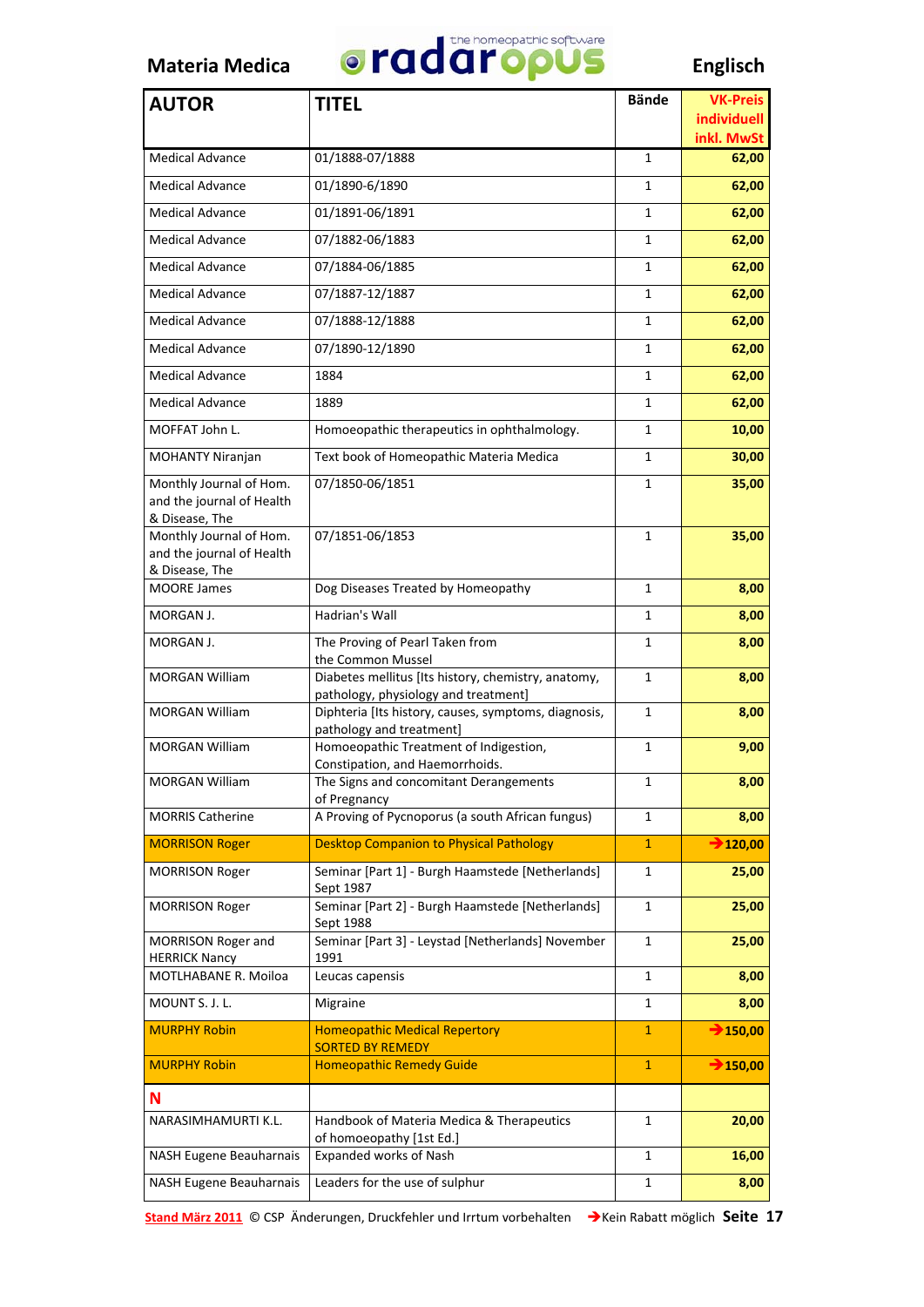

| <b>AUTOR</b>                             | <b>TITEL</b>                                                          | <b>Bände</b> | <b>VK-Preis</b>           |
|------------------------------------------|-----------------------------------------------------------------------|--------------|---------------------------|
|                                          |                                                                       |              | individuell<br>inkl. MwSt |
| <b>NASH Eugene Beauharnais</b>           | Leaders in respiratory organs                                         | 1            | 8,00                      |
| NASH Eugene Beauharnais                  | Leaders in typhoid fever                                              | 1            | 8,00                      |
| <b>NASH Eugene Beauharnais</b>           | Regional leaders [2nd Ed.]                                            | 1            | 8,00                      |
| <b>NASH Eugene Beauharnais</b>           | The testimony of the clinic                                           | 1            | 8,00                      |
| <b>NEESGAARD Per</b>                     | <b>Hypothesis Collection</b>                                          | $\mathbf{1}$ | $\rightarrow$ 135,00      |
| <b>NEUSTAEDTER Randall</b>               | <b>Primary Psora and Miasmatic Dynamic</b><br><b>Clematis Proving</b> | $\mathbf{1}$ | 8,00                      |
| New England Journal of                   | 1992                                                                  | 1            | 20,00                     |
| Homoeopathy<br>New England Journal of    | 1993                                                                  | 1            | 20,00                     |
| Homoeopathy                              |                                                                       |              |                           |
| New England Journal of<br>Homoeopathy    | 1994                                                                  | 1            | 20,00                     |
| New England Journal of                   | 1995                                                                  | 1            | 20,00                     |
| Homoeopathy<br>New England Journal of    | 1996                                                                  | 1            | 20,00                     |
| Homoeopathy                              |                                                                       |              |                           |
| New England Journal of<br>Homoeopathy    | 1997                                                                  | 1            | 20,00                     |
| New England Journal of                   | 1998                                                                  | 1            | 20,00                     |
| Homoeopathy<br>New England Journal of    | 1999                                                                  | 1            | 20,00                     |
| Homoeopathy                              |                                                                       |              |                           |
| New England Journal of                   | 2000                                                                  | 1            | 20,00                     |
| Homoeopathy<br>New England Journal of    | 2001                                                                  | 1            | 20,00                     |
| Homoeopathy                              |                                                                       |              |                           |
| NORLAND M.                               | Cladonia rangiferina                                                  | 1            | 8,00                      |
|                                          | The Homeopathic Proving of Reindeer Moss                              |              |                           |
| NORLAND M. and<br>FRASER P.              | <b>Buckyballs - The Hoeopathic Proving</b><br>of Carbo Fullerenum     | 1            | 8,00                      |
| NORLAND M. and                           | Passer domesticus -                                                   | 1            | 8,00                      |
| FRASER P.                                | The Hoeopathic Proving of Sparrow                                     |              |                           |
| NORLAND M. and                           | The Homeopathic Proving of Cleavers or                                | $\mathbf 1$  | 8,00                      |
| FRASER P.                                | Goosegrass, Galium Aparine                                            |              |                           |
| NORLAND M. and                           | Vulcanized rubber                                                     | 1            | 8,00                      |
| FRASER P.                                | The Homeopathic Proving of Latex vulcani                              |              |                           |
| NORLAND Misha                            | Collected provings                                                    | $\mathbf{1}$ | 26,00                     |
| NORLAND Misha and<br><b>FRASER Peter</b> | Collected provings 2                                                  | 1            | 8,00                      |
| North American Journal of<br>Homoeopathy | 1923                                                                  | 1            | 20,00                     |
| NORTON A.B.                              | <b>Ophthalmic Diseases and Therapeutics</b>                           | 1            | 16,00                     |
| O                                        |                                                                       |              |                           |
| O' CONNOR Joseph T.                      | The American Homoeopathic Pharmacopoeia<br>[2nd Ed.]                  | 1            | 15,00                     |
| OLSEN S.                                 | Pinus contorta - A Hahnemanian Proving                                | $\mathbf{1}$ | 8,00                      |
| <b>OLSEN Steve</b>                       | with Case Studies<br>Trees and Plants that Heal                       | 1            | 8,00                      |
| <b>OLSEN Steven</b>                      | Pinus contorta - A Hahnemanian Proving                                | 1            | 8,00                      |
|                                          | with Case Studies                                                     |              |                           |
| Organon, The                             | 1878                                                                  | 1            | 96,00                     |
| Organon, The                             | 1879                                                                  | 1            | 96,00                     |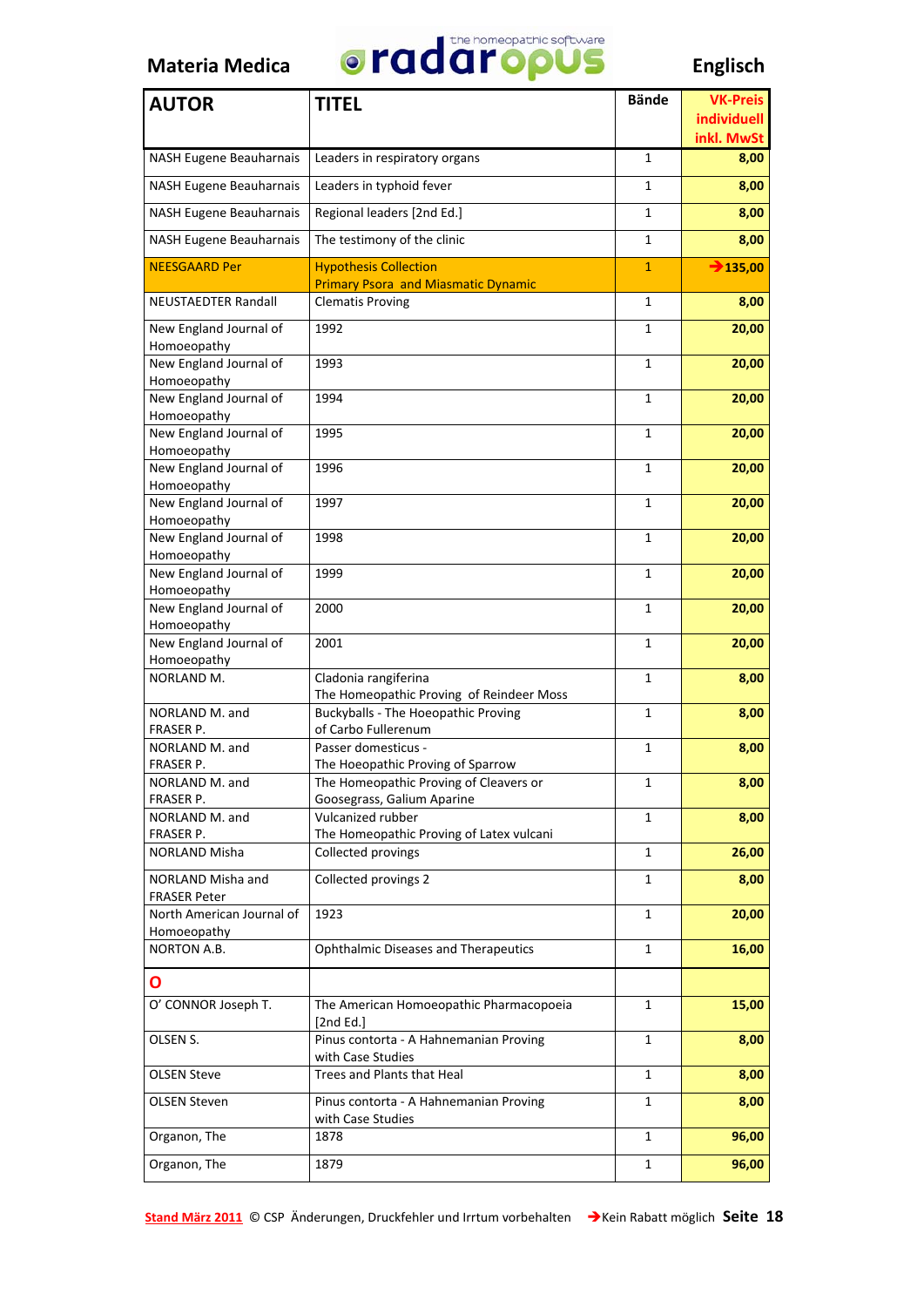

| <b>AUTOR</b>                                             | <b>TITEL</b>                                                                   | <b>Bände</b> | <b>VK-Preis</b>           |
|----------------------------------------------------------|--------------------------------------------------------------------------------|--------------|---------------------------|
|                                                          |                                                                                |              | individuell<br>inkl. MwSt |
| Organon, The                                             | 1880                                                                           | $\mathbf{1}$ | 96,00                     |
| Organon, The                                             | 1881                                                                           | $\mathbf{1}$ | 96,00                     |
| <b>ORTEGA Proceso Sanchez</b>                            | Notes on the Miasms                                                            | $\mathbf{1}$ | 26,00                     |
| <b>OSTROM Homer Irvin</b>                                | Leucorrhoea and other Varieties of Gynaecological<br>Catarrh                   | $\mathbf{1}$ | 26,00                     |
| OWEN J. M.                                               | Strontium carbonicum - The Proving                                             | $\mathbf{1}$ | 8,00                      |
| P                                                        |                                                                                |              |                           |
| Pacific Coast Journal of<br>Homoeopathy                  | 1917                                                                           | 1            | 20,00                     |
| Pacific Coast Journal of<br>Homoeopathy                  | 1937                                                                           | $\mathbf{1}$ | 20,00                     |
| PAIGE W. H.                                              | Diseases of the Lungs, Bronchi and Pleura                                      | $\mathbf{1}$ | 8,00                      |
| PALSULE S.G.                                             | Asthma and Blood Pressure                                                      | $\mathbf{1}$ | 8,00                      |
| PALSULE S.G.                                             | Dentistry and Homeopathy                                                       | $\mathbf{1}$ | 8,00                      |
| PALSULE S.G.                                             | Homeopathic Treatment for E. N. T. Diseases                                    | $\mathbf{1}$ | 8,00                      |
| PANDA B.B.                                               | Significance of Dreams in Homoeopathic<br>Prescribing                          | $\mathbf{1}$ | 8,00                      |
| PATERSON John                                            | The Bowel Nosodes                                                              | $\mathbf{1}$ | 8,00                      |
| PAUL S.                                                  | Skin Therapeutics                                                              | $\mathbf{1}$ | 8,00                      |
| PAVRI KEKI R. Sharukh                                    | Essentials of Diabetes Mellitus & its Treatment by<br>Homoeopathy              | $\mathbf{1}$ | 8,00                      |
| PETERS John C.                                           | A Complete Treatise on Headaches and Diseases of<br>the Head                   | $\mathbf{1}$ | 20,00                     |
| PETERS John C.                                           | A Treatise on the Inflammatory and Organic<br>Diseases of the Brain.           | 1            | 8,00                      |
| <b>PETERSEN Fred Julius</b>                              | Materia Medica and Clinical Therapeutics                                       | $\mathbf{1}$ | 9,00                      |
| PHATAK S. R.                                             | Materia Medica of Homoeopathic medicines                                       | $\mathbf{1}$ | 20,00                     |
| PHELAN Richard A.                                        | Inaugural Dissertation on Therapeutics. Presented<br>by Julian Winston.        | 1            | 8,00                      |
| PIERCE Willard Ide                                       | Plain talks on materia medica with comparisons                                 | 1            | 20,00                     |
| PITT R.                                                  | A New Proving of Petroleum                                                     | 1            | 8,00                      |
| PITT R.                                                  | Tobacco: An Exploration of its Nature Through the<br>Prism of Homeopathy       | $\mathbf{1}$ | 8,00                      |
| <b>PITT Richard</b>                                      | Taxus brevifolia - Pacific Yew                                                 | $\mathbf{1}$ | 8,00                      |
| POIRIER Jean                                             | Homeopathic Treatment of the Diseases of Heart                                 | 1            | 8,00                      |
| PULFORD A.                                               | Homeopathic Leaders in Pneumonia                                               | 1            | 8,00                      |
| PULFORD A.                                               | Homoeopathic materia medica of graphic drug<br>pictures and clinical comments. | 1            | 15,00                     |
| Q                                                        |                                                                                |              |                           |
| Quinquenial Homeopathic<br><b>International Congress</b> | 1911                                                                           | 1            | 20,00                     |
| Quinquenial Homeopathic<br><b>International Congress</b> | 1927                                                                           | 1            | 20,00                     |
| R                                                        |                                                                                |              |                           |
| RAJAGOPALARAO P.                                         | Most Valuable Tips from Masters of Homeopathy                                  | 1            | 8,00                      |
| RAMSEYER A. A.                                           | Rademacher's Universal & Organ Remedies                                        | 1            | 8,00                      |
| RASTOGI D.P.                                             | Homeopathic Gems                                                               | 1            | 8,00                      |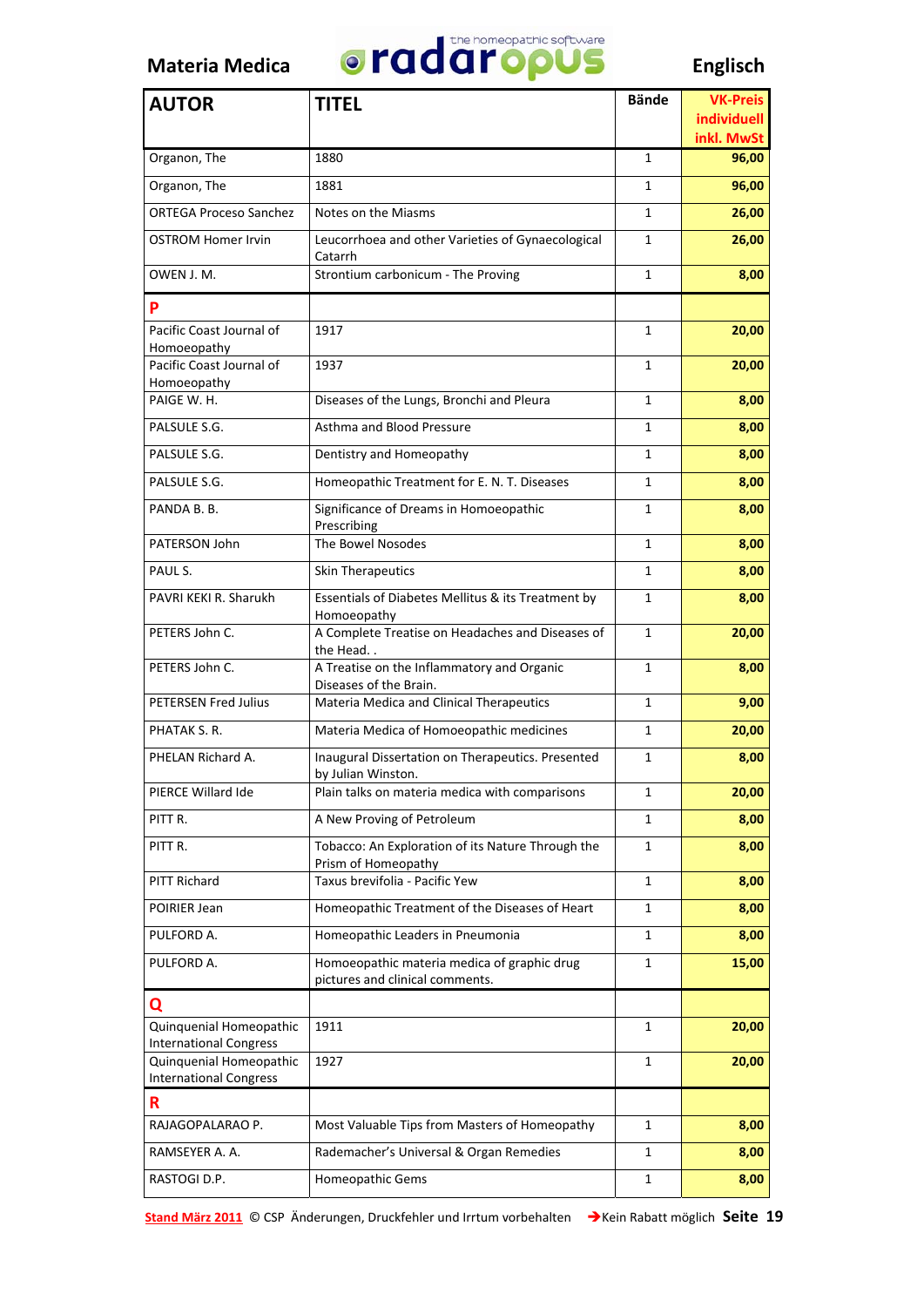

| <b>AUTOR</b>                              | <b>TITEL</b>                                                                                                                            | <b>Bände</b>   | <b>VK-Preis</b><br>individuell |
|-------------------------------------------|-----------------------------------------------------------------------------------------------------------------------------------------|----------------|--------------------------------|
|                                           |                                                                                                                                         |                | inkl. MwSt                     |
| RASTOGI D.P.                              | Some Case Reports                                                                                                                       | $\mathbf{1}$   | 8,00                           |
| RASTOGI D.P.                              | Use of Indigenous and Other Remedies in<br>Homeopathy as Home Remedies                                                                  | 1              | 8,00                           |
| <b>RAUE Charles Sigmund</b>               | Diseases of children                                                                                                                    | 1              | 25,00                          |
| RAWAT P.S.                                | Homeopathy in Acne and Alopecia                                                                                                         | $\mathbf{1}$   | 8,00                           |
| RAWAT P.S.                                | Homeopathy in Angina Pectoris                                                                                                           | $\mathbf{1}$   | 8,00                           |
| <b>RICHARDSON-BOEDLER</b><br>Cornelia     | <b>Psychic causes of Illness</b>                                                                                                        | $\mathbf{1}$   | $\rightarrow$ 20,00            |
| <b>RICHARDSON-BOEDLER</b><br>Cornelia     | The Bach Flower Remedies                                                                                                                | $\overline{1}$ | $\rightarrow$ 12,00            |
| <b>RICHARDSON-BOEDLER</b>                 | The psychological / Constitutional essences of the                                                                                      | $\overline{1}$ | $\rightarrow 10,00$            |
| Cornelia                                  | <b>Bach Flower remedies.</b>                                                                                                            |                |                                |
| <b>RILEY David</b>                        | Collected provings                                                                                                                      | 1              | 8,00                           |
| <b>RIMMLER Uli</b>                        | The Flight of the Condor - The Andean Condor:<br>Vultur gryphus                                                                         | 1              | 8,00                           |
| RISQUEZ F.                                | Psychiatry and Homeopathy                                                                                                               | 1              | 18,00                          |
| ROBBINS P.                                | Evolving Homeopathy. Towards a Developmental<br>Approach to Homeopathy                                                                  | 1              | 18,00                          |
| ROBBINS P.                                | Sol Proving                                                                                                                             | $\mathbf{1}$   | 8,00                           |
| ROBBINS P. and<br>JANSEN J.-P.            | Aristolochia clematis                                                                                                                   | 1              | 8,00                           |
| <b>ROBBINS Philip</b>                     | Phascolarctos cinereus [Australian Koala secretion]                                                                                     | 1              | 8,00                           |
| <b>ROBBINS Phillip</b>                    | Insight meditation                                                                                                                      | 1              | 8,00                           |
| <b>ROBBINS Phillip</b>                    | Vibhuti                                                                                                                                 | 1              | 8,00                           |
| ROBBINS Phillip and<br>JANSEN Jean-Pierre | Aristolochia clematis                                                                                                                   | 1              | 8,00                           |
| ROBERTS Herbert A. and                    | The principles and practicability of                                                                                                    | $\mathbf{1}$   | 8,00                           |
| <b>WILSON Annie C.</b>                    | Boenningshausen's therapeutic pocket book<br>Sensations as if                                                                           |                |                                |
| <b>ROBERTS Herbert Albert</b>             |                                                                                                                                         | 1              | 18,00                          |
| <b>ROBERTS Herbert Albert</b>             | The principles and Art of Cure by Homoeopathy<br>A Modern Textbook                                                                      | 1              | 12,00                          |
| <b>ROBERTS Herbert Albert</b>             | The rheumatic remedies                                                                                                                  | 1              | 12,00                          |
| <b>ROBERTS Herbert Albert</b>             | The Spider Poisons                                                                                                                      | 1              | 8,00                           |
| <b>ROBERTS Herbert Albert</b>             | The study of remedies by comparison                                                                                                     | 1              | 8,00                           |
| ROLLIN R. Gregg                           | An Illustrated Repertory of Pains In Chest, Sides and<br>Back: Their Direction and Character, confirmed by<br>Clinical Cases. [2nd Ed.] | 1              | 8,00                           |
| ROSENBAUM Paulo et al.                    | Lapis Lazuli, a Proving. A pathogenesy developed by<br>the team of Escola Paulista de Homeopatia - São<br>Paulo - Brazil.               | $\mathbf{1}$   | 8,00                           |
| ROSS M. and CAMPBELL S.                   | The Homeopathic and Meditative Proving of<br>Emerald                                                                                    | 1              | 8,00                           |
| <b>ROSSETTI</b>                           | Lepidoptera saturniidae                                                                                                                 | 1              | 8,00                           |
| ROWE T.                                   | A proving of Alligator mississipensis                                                                                                   | 1              | 8,00                           |
| ROWE T.                                   | A Proving of Larrea tridentata (Creosote)                                                                                               | 1              | 8,00                           |
| ROWE T.                                   | A Proving of Roadrunner                                                                                                                 | 1              | 8,00                           |
| ROWE T.                                   | A Proving of Salsola tragus - Tumbleweed                                                                                                | $\mathbf{1}$   | 8,00                           |
| ROWE T.                                   | A Proving of Turquoise                                                                                                                  | 1              | 8,00                           |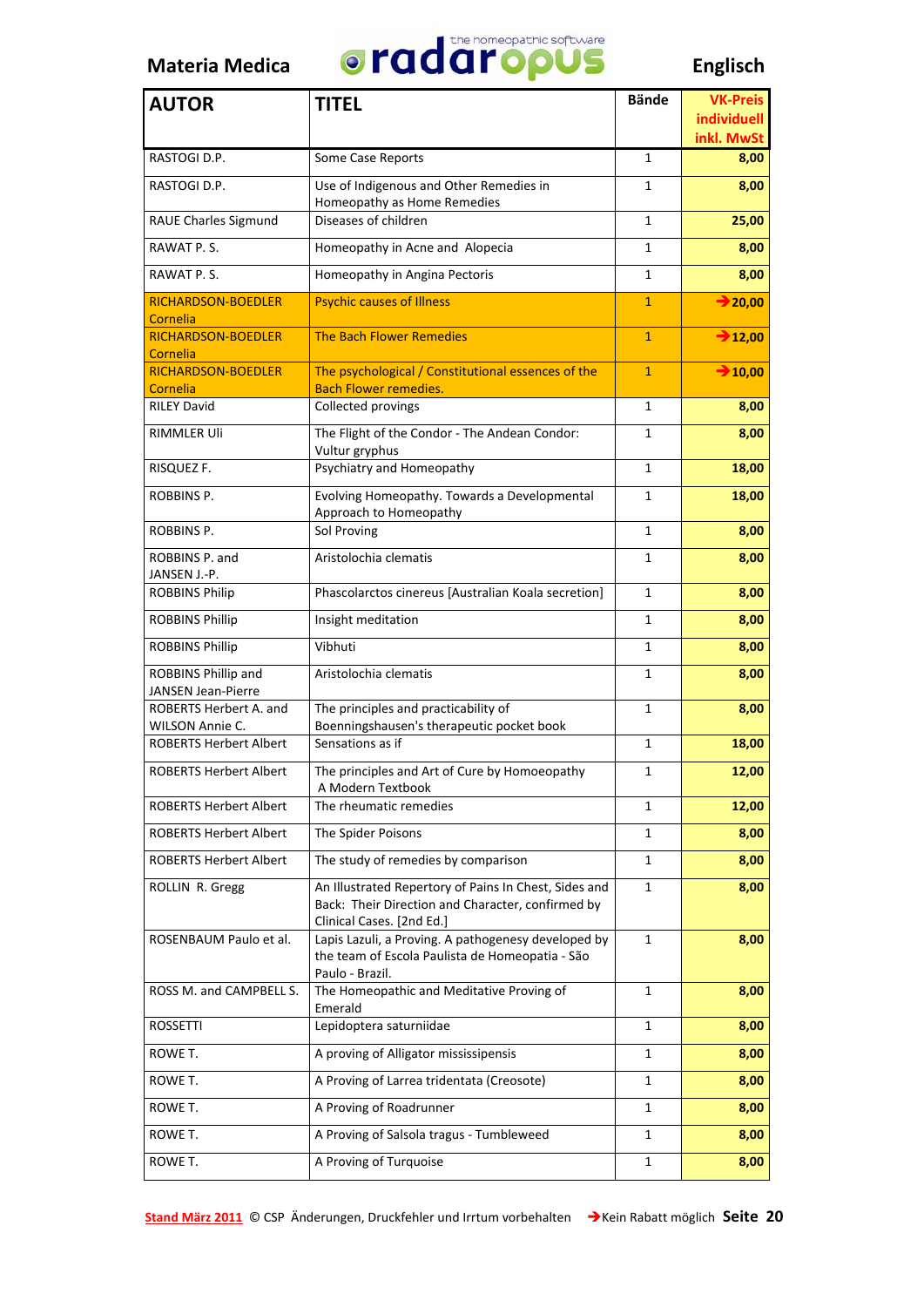

| <b>AUTOR</b>                         | <b>TITEL</b>                                                                                                               | <b>Bände</b>   | <b>VK-Preis</b>           |
|--------------------------------------|----------------------------------------------------------------------------------------------------------------------------|----------------|---------------------------|
|                                      |                                                                                                                            |                | individuell<br>inkl. MwSt |
| <b>ROWE Todd</b>                     | A proving of Argemone pleicantha                                                                                           | $\mathbf{1}$   | 8,00                      |
| <b>ROWE Todd</b>                     | Carnegia gigantea a proving of Saguaro Cactus                                                                              | $\mathbf{1}$   | 8,00                      |
| <b>ROWE Todd</b>                     | Cathartes aura: A proving of Turkey Vulture                                                                                | 1              | 8,00                      |
| <b>ROWE Todd</b>                     | Heloderma Suspectum proving                                                                                                | 1              | 8,00                      |
| <b>ROWE Todd</b>                     | Urolophus Halleri: a pronving of Round Stingray                                                                            | $\mathbf{1}$   | 8,00                      |
| <b>ROYAL George</b>                  | Textbook of Homeopathic Materia Medica                                                                                     | 1              | 15,00                     |
| <b>RUDDOCK Edward Harris</b>         | Homeopathic Treatment of Infants and Children                                                                              | 1              | 12,00                     |
| <b>RUDDOCK Edward Harris</b>         | The Common diseases of children                                                                                            | 1              | 10,00                     |
| <b>RUDDOCK Edward Harris</b>         | The common diseases of Women                                                                                               | 1              | 10,00                     |
| <b>RUDDOCK Edward Harris</b>         | The Pocket Manual of Homeopathic Veterinary<br>Medicine [1st Ed.]                                                          | 1              | 10,00                     |
| RUSH John                            | The handbook of Veterinary homoeopathy                                                                                     | 1              | 10,00                     |
| S                                    |                                                                                                                            |                |                           |
| <b>SAINE André</b>                   | Psychiatric patients - Seminar Homeopathy -<br>Hahnemann and Psychological Cases. Lectures on<br>Pure Classical Homeopathy | 1              | 13,00                     |
| SAMUEL, keynotes                     | Keynotes                                                                                                                   | 1              | 8,00                      |
| <b>SANKARAN P.</b>                   | The Elements Of Homoeopathy                                                                                                | 2              | $\rightarrow$ 380,00      |
| <b>SANKARAN Rajan</b>                | Provings: Similia similibus curentur                                                                                       | $\mathbf{1}$   | $\rightarrow$ 80,00       |
| <b>SANKARAN Rajan</b>                | <b>Schema</b>                                                                                                              | $\mathbf{1}$   | $\rightarrow$ 160,00      |
| <b>SANKARAN Rajan</b>                | The Soul of remedies                                                                                                       | $\mathbf{1}$   | $\rightarrow$ 80,00       |
| <b>SANKARAN Rajan</b>                | The Spirit of Homeopathy                                                                                                   | $\mathbf{1}$   | $\rightarrow$ 80,00       |
| <b>SANKARAN Rajan</b>                | The Substance of Homeopathy                                                                                                | $\mathbf{1}$   | $\rightarrow$ 90,00       |
| <b>SANKARAN Rajan</b>                | The system of Homeopathy                                                                                                   | $\overline{1}$ | $\rightarrow$ 300,00      |
| SANTOS U.                            | Homeopathic Proving of adeps Boae constrictoris                                                                            | $\mathbf{1}$   | 8,00                      |
| SANTWANI M.T.                        | Common ailments of Children and Their                                                                                      | 1              | 15,00                     |
| <b>SATYA Paul</b>                    | Homeopathic Management<br>Analogy of pain                                                                                  | 1              | 12,00                     |
| SAVULESCU G. and<br>CRUMP S.         | Proving Quercus robur                                                                                                      | 1              | 8,00                      |
| SAVULESCU G. and<br><b>CRUMP Sue</b> | <b>Proving Quercus Robur</b>                                                                                               | 1              | 8,00                      |
| SCHADDE A.                           | Listening to Stone, Wood and Shell                                                                                         | 1              | 13,00                     |
| <b>SCHADDE Anne</b>                  | Proving of Ozone                                                                                                           | $\mathbf{1}$   | 8,00                      |
| <b>SCHEEPERS L</b>                   | The Proving of Galium aparine                                                                                              | 1              | 8,00                      |
| <b>SCHEEPERS L</b>                   | The Proving of Insulinum humanum                                                                                           | 1              | 8,00                      |
| <b>SCHMIDT Pierre</b>                | Defective Illnesses                                                                                                        | 1              | 8,00                      |
| <b>SCHMIDT Pierre</b>                | The art of Case Taking                                                                                                     | 1              | 8,00                      |
| <b>SCHMIDT Pierre</b>                | The art of Interrogation                                                                                                   | 1              | 8,00                      |
| <b>SCHMIDT Pierre</b>                | The Hidden Treasures of the last organon                                                                                   | 1              | 8,00                      |
| <b>SCHOLTEN Jan</b>                  | <b>LANTHANIDES</b>                                                                                                         | $\mathbf{1}$   | $\rightarrow$ 62,00       |
| <b>SCHOLTEN Jan</b>                  | <b>Homeopathy and Minerals</b>                                                                                             | $\mathbf{1}$   | $\rightarrow$ 30,00       |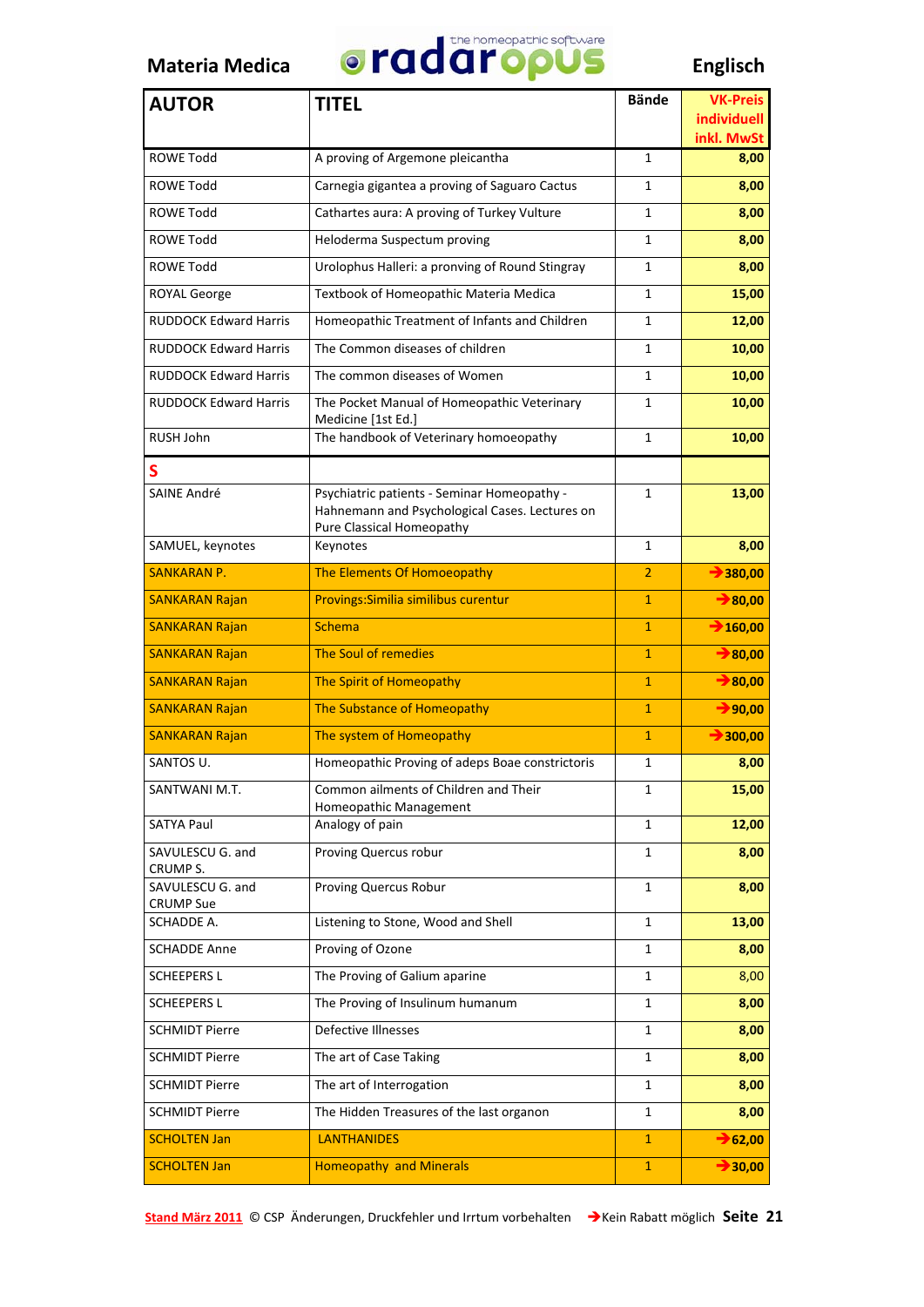

| <b>AUTOR</b>              | <b>TITEL</b>                                                                                      | <b>Bände</b> | <b>VK-Preis</b>           |
|---------------------------|---------------------------------------------------------------------------------------------------|--------------|---------------------------|
|                           |                                                                                                   |              | individuell<br>inkl. MwSt |
| <b>SCHOLTEN Jan</b>       | Homeopathy and the elements                                                                       | $\mathbf{1}$ | $\rightarrow$ 90,00       |
| <b>SCHOLTEN Jan</b>       | <b>WADSTORIES I</b>                                                                               | $\mathbf{1}$ | $\rightarrow$ 15,00       |
| <b>SCHOLTEN Jan</b>       | <b>WADSTORIES II</b>                                                                              | $\mathbf{1}$ | $\rightarrow$ 15,00       |
| <b>SCHROYENS Frederik</b> | Synthesis (original English version) (9th Ed.)                                                    | $\mathbf{1}$ | 180,00                    |
| SCHULZ E. and SHORE J.    | The proving of Radium Bromatum                                                                    | $\mathbf{1}$ | 8,00                      |
| <b>SCHULZ Elisabeth</b>   | Buteo jamaicensis - hawk                                                                          | 1            | 8,00                      |
| <b>SCHULZ Elisabeth</b>   | Columba palumbus                                                                                  | $\mathbf{1}$ | 8,00                      |
| <b>SCHULZ Elisabeth</b>   | Cygnus olor                                                                                       | $\mathbf{1}$ | 8,00                      |
| <b>SCHULZ Elisabeth</b>   | Falco cherrug                                                                                     | 1            | 8,00                      |
| <b>SCHULZ Elisabeth</b>   | Lac Humanum Proving Vol I & 2                                                                     | $\mathbf{1}$ | 8,00                      |
| <b>SCHULZ Elisabeth</b>   | Remedy Encounter with Asterias rubens                                                             | $\mathbf{1}$ | 8,00                      |
| <b>SCHULZ Elisabeth</b>   | <b>Test Flight</b>                                                                                | $\mathbf{1}$ | 8,00                      |
| <b>SCHULZ Elisabeth</b>   | The proving of Holy Ibis                                                                          | $\mathbf{1}$ | 8,00                      |
| <b>SCHULZ Elisabeth</b>   | Vultur gryphus - condor                                                                           | $\mathbf{1}$ | 8,00                      |
| SCHWARTZ W. H.            | The homoeopathic treatment of wounds and<br>injuries.                                             | 1            | 8,00                      |
| SEIDENECK B.              | The Proving of the Rocky Mountain Columbine -                                                     | 1            | 8,00                      |
| SEIDENECK B.              | Aquilegia coerulea<br>The Proving of Aquilegia vulgaris - The Common                              | 1            | 8,00                      |
| <b>SHAH Nandita</b>       | Columbine<br>Benzinum Petroleum                                                                   | $\mathbf{1}$ | 8,00                      |
| SHAH Ronak J.             | Veratrum - An Egoistic Lily [1st Ed.]                                                             | $\mathbf{1}$ | 8,00                      |
| SHEPARD Cynthia A.        | Homeopathic proving of Calypte anna (Anna's<br>Hummingbird)                                       | $\mathbf{1}$ | 8,00                      |
| <b>SHERR Jeremy</b>       | Dynamic Provings - Volume 1                                                                       | $\mathbf{1}$ | 70,00                     |
| <b>SHERR Jeremy</b>       | The Dynamics and Methodology of Homoeopathic<br>Provings                                          | 1            | 35,00                     |
| <b>SHERR Jeremy</b>       | The Homeopathic proving of Chocolate                                                              | 1            | 35,00                     |
| <b>SHERR Jeremy</b>       | The Homeopathic Proving of Hydrogen                                                               | $\mathbf{1}$ | 35,00                     |
| SHERR Jeremy              | The homoeopathic proving of Plutonium nitricum,<br>including the toxicology of ionising radiation | 1            | 35,00                     |
| <b>SHERR Jeremy</b>       | A Homoeopathic Proving of Gallium metallicum                                                      | $\mathbf{1}$ | 8,00                      |
| SHORE J.                  | Investigations into the Psyche of the Spider                                                      | 1            | 8,00                      |
| <b>SHORE Jonathan</b>     | <b>Birds</b>                                                                                      | $\mathbf{1}$ | $\rightarrow$ 80,00       |
| <b>SHORE Jonathan</b>     | Investigations into the Psyche of the Spider                                                      | 1            | 8,00                      |
| SHORE Jonathan            | Seminar Glasgow [Scotland] April 1989                                                             | 1            | 20,00                     |
| SHORE Jonathan            | Seminar Glasgow [Scotland] April 1990                                                             | 1            | 20,00                     |
| <b>SHORE Jonathan</b>     | Seminar Hapert [Netherlands] April 1991                                                           | 1            | 20,00                     |
| SHORE Jonathan            | Seminar Hapert [Netherlands] September 1990                                                       | 1            | 20,00                     |
| SHREEDHARAN C. K.         | A concise Materia Medica & Repertory of Nosodes                                                   | $\mathbf{1}$ | 8,00                      |
| SINGH S.                  | Hering's model cures                                                                              | 1            | 8,00                      |
| SIVARAMAN M.S.            | Homeopathic Treatment of Asthma                                                                   | 1            | 8,00                      |
| SIVARAMAN P.              | Asthma Cured with Homeopathic Medicines                                                           | 1            | 8,00                      |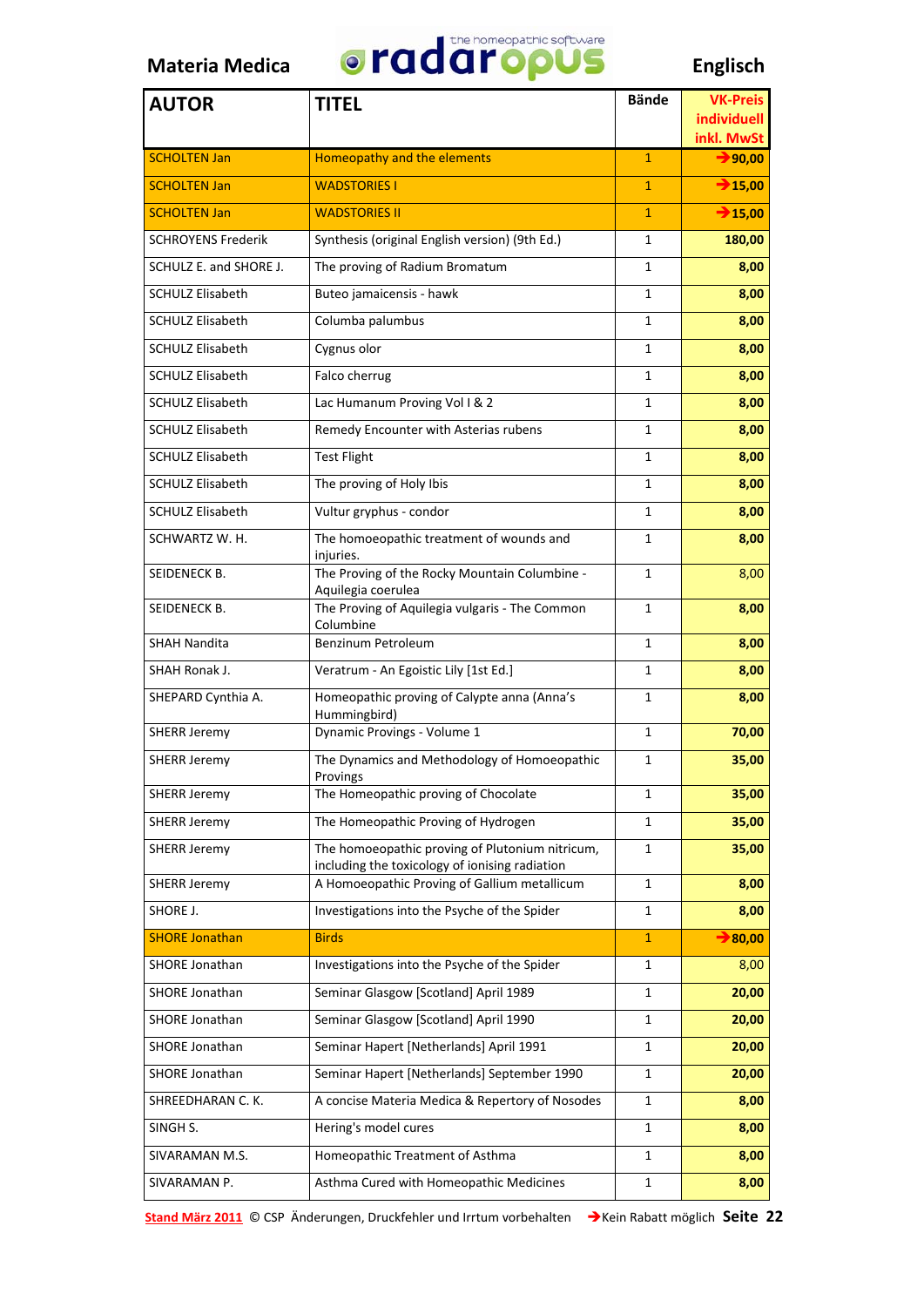

| <b>AUTOR</b>                                              | <b>TITEL</b>                                                                                           | <b>Bände</b> | <b>VK-Preis</b><br><b>individuell</b> |
|-----------------------------------------------------------|--------------------------------------------------------------------------------------------------------|--------------|---------------------------------------|
| SIVARAMAN P.                                              | Dreams and their homeopathic medicines                                                                 | 1            | inkl. MwSt<br>8,00                    |
| SIVARAMAN P.                                              | Ear, Nose and Throat: Troubles                                                                         | 1            | 8,00                                  |
|                                                           | cured with Homoepathy                                                                                  |              |                                       |
| SIVARAMAN P.                                              | Epilepsy cured with Homeopathic Medicines                                                              | 1            | 8,00                                  |
| SIVARAMAN P.                                              | Haemorrhoids cured by Homeopathic Medicines                                                            | 1            | 8,00                                  |
| <b>SKINNER Thomas</b>                                     | Homoeopathy in its Relation to the Diseases of<br>females or Gynaecology                               | 1            | 8,00                                  |
| SMALL A.E.                                                | Manual of Homoeopathic Practice, for the use of<br>Families and Private Individuals [6th Ed. Enlarged] | 1            | 25,00                                 |
| <b>SMITS Tinus</b>                                        | Inspiring Homeopaty                                                                                    | 1            | 25,00                                 |
| <b>SNOWDON Janet</b>                                      | <b>Dreaming Potency</b>                                                                                | 1            | 8,00                                  |
| <b>SNOWDON Janet</b>                                      | The Homeopathic Proving of Heroin                                                                      | 1            | 8,00                                  |
| SONZ Susan and<br><b>STEWART Robert</b>                   | The proving of Musca domestica                                                                         | 1            | 8,00                                  |
| SONZ Susan,<br>SONAM Kushner and<br><b>STEWART Robert</b> | Hippocampus Kuda, a proving of sea horse                                                               | 1            | 8,00                                  |
| SOUK-ALOUN Phou                                           | 2nd Proving of Propranolol 30 ch                                                                       | 1            | 8,00                                  |
| SOUK-ALOUN Phou                                           | Building up of the Materia Medicas and the<br>repertories                                              | 1            | 8,00                                  |
| SOUK-ALOUN Phou                                           | Pathogenesis of Brucella Melitensis and<br>Melitococcinum                                              | 1            | 8,00                                  |
| SOUK-ALOUN Phou                                           | Pathogenesis of Thymulin and clinical use in the<br>aids                                               | 1            | 8,00                                  |
| SOUK-ALOUN Phou                                           | Provings of the french "comite d'experimentation<br>homeopathique".                                    | 1            | 8,00                                  |
| SOUK-ALOUN Phou                                           | The Contemporary French Provings                                                                       | 1            | 8,00                                  |
| <b>SOUK-ALOUN Phou</b>                                    | <b>Unintentional Provings</b>                                                                          | $\mathbf{1}$ | 8,00                                  |
| SOWTON C.                                                 | The proving of Tela aranea (Spiderweb)                                                                 | 1            | 8,00                                  |
| SPADA M. F.,<br>ARENA G., NOCIFORA R<br>MATERA M.         | Homeopathic Proving of Titanium metallicum                                                             | 1            | 8,00                                  |
| <b>STAPF Johann Ernst</b>                                 | Additions to the Materia Medica Pura                                                                   | 1            | 15,00                                 |
| STEFANEK J. and<br>STEFANKOVA J.                          | Pestinum. A Remedy for any Future Plague?                                                              | 1            | 8,00                                  |
| <b>STEPHENSON</b><br>James Hawley                         | Hahnemannian Provings -<br>A Materia Medica and Repertory 1924-1959                                    | 1            | 9,00                                  |
| <b>STIRLING Penelope</b>                                  | The Homeopathic Proving of Crack Willow:<br>Salix Fragilis                                             | 1            | 8,00                                  |
| <b>STIRLING Penny</b>                                     | Cygnus Bewickii. The Bewick Swan                                                                       | 1            | 8,00                                  |
| STONE L.                                                  | Tyto alba - Barn Owl Feather                                                                           | 1            | 8,00                                  |
| SUDARSHAN S. R.                                           | Homeopathic Treatment of Non-Malarial Fevers                                                           | 1            | 8,00                                  |
| SUJIT C.                                                  | The proving of Chocolate                                                                               | 1            | 8,00                                  |
| SUJIT C.                                                  | The proving of Ficus Indica (Banyan)                                                                   | 1            | 8,00                                  |
| SUKUMARAN N.                                              | Heart Problems of Adult and Aged                                                                       | 1            | 8,00                                  |
| <b>SWAN Samuel</b>                                        | Proving Of Ovi Gallina Pellicula<br>Membrane Of The Egg Shell                                          | 1            | 8,00                                  |
| SWAYANADAN K. R.                                          | <b>Intestinal Worms</b>                                                                                | 1            | 8,00                                  |
|                                                           |                                                                                                        |              |                                       |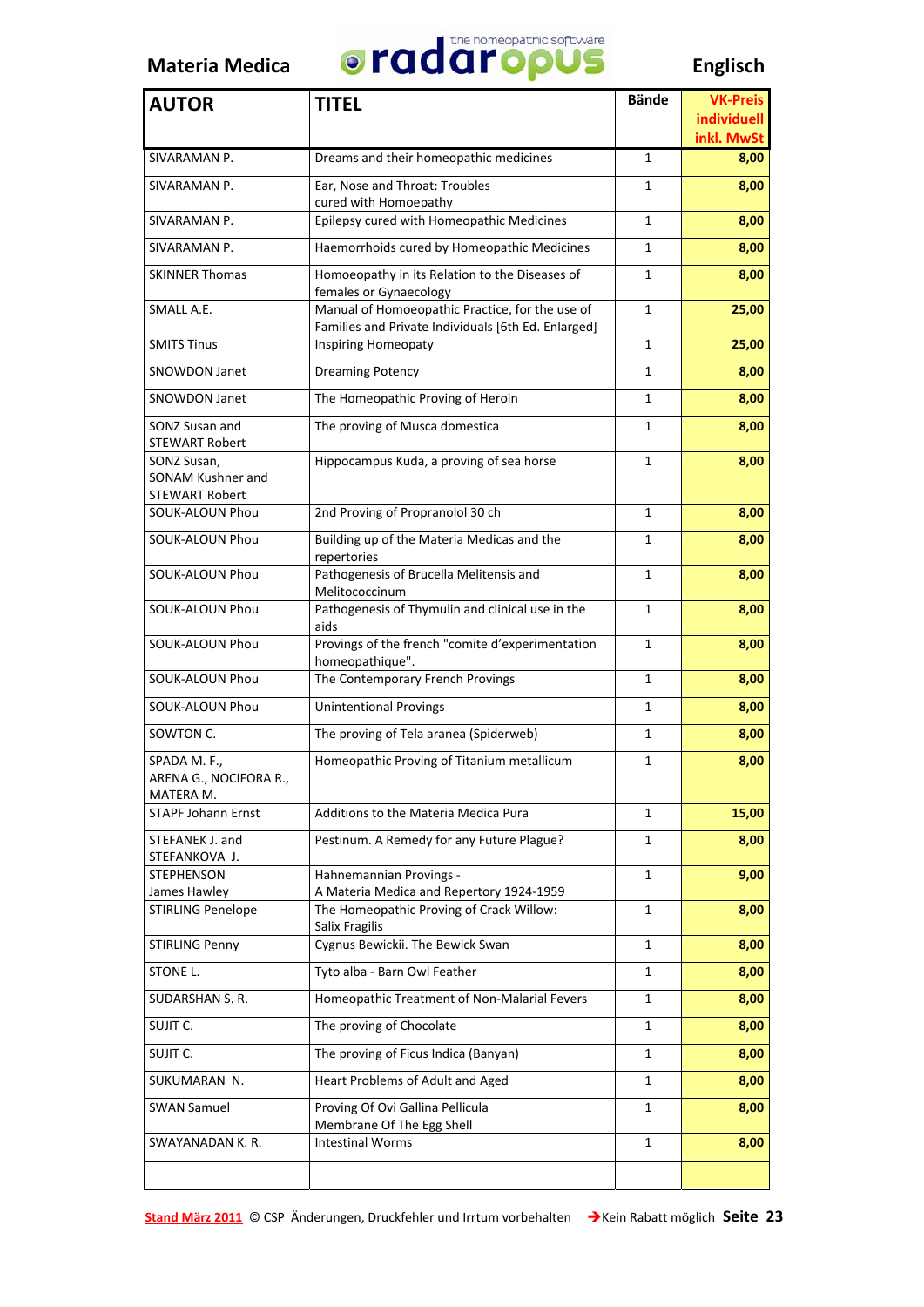

| <b>AUTOR</b>                                                                                 | <b>TITEL</b>                                                                         | <b>Bände</b> | <b>VK-Preis</b><br><b>individuell</b> |
|----------------------------------------------------------------------------------------------|--------------------------------------------------------------------------------------|--------------|---------------------------------------|
|                                                                                              |                                                                                      |              | inkl. MwSt                            |
| т                                                                                            |                                                                                      |              |                                       |
| <b>TESTE Alphonse</b>                                                                        | The homeopathic materia medica                                                       | 1            | 20,00                                 |
| <b>THOMAS Emlyn</b>                                                                          | Homeopathy for Sports, Exercise and Dance                                            | 1            | 20,00                                 |
| <b>THOMPSON Michael</b>                                                                      | Ambra grisea - The Road to Homoeopathic Practice<br>Vol. 1                           | 1            | 8,00                                  |
| <b>THOMPSON Michael</b>                                                                      | <b>Snakes</b>                                                                        | 1            | 8,00                                  |
| TIRASPOLSKI I.V. and                                                                         | Curdlipid - New monocomponent homeopathic                                            | 1            | 8,00                                  |
| TIMOFEEVA T.V.<br>TIWARI Shashi Kant                                                         | remedy<br>Homoeopathy and Child Care: Principles,                                    | 1            | 15,00                                 |
|                                                                                              | Therapeutics, Children's Type, Repertory                                             |              |                                       |
| Transactions of The Hom.<br>Medical Society of the<br><b>State of New York</b>               | 1906                                                                                 | 1            | 20,00                                 |
| Transactions of The Hom.<br>Medical Society of the<br><b>State of New York</b>               | 1907                                                                                 | 1            | 20,00                                 |
| Transactions of The Hom.<br>Medical Society of the<br><b>State of New York</b>               | 1908                                                                                 | 1            | 20,00                                 |
| Transactions of The Hom.<br>Medical Society of the                                           | 1910                                                                                 | 1            | 20,00                                 |
| State of New York<br>Transactions of The Hom.<br>Medical Society of the                      | 1911                                                                                 | $\mathbf{1}$ | 20,00                                 |
| State of New York<br>Transactions of The Hom.<br>Medical Society of the                      | 1912                                                                                 | 1            | 20,00                                 |
| <b>State of New York</b><br>Transactions of The Hom.<br>Medical Society of the               | 1913                                                                                 | 1            | 20,00                                 |
| State of New York<br>Transactions of The Hom.<br>Medical Society of the<br>State of New York | 1915                                                                                 | 1            | 20,00                                 |
| Transactions of The Hom.<br>Medical Society of the<br>State of New York                      | 1916                                                                                 | 1            | 20,00                                 |
| Transactions of The Hom.<br>Medical Society of the<br>State of Pennsylvania                  | 1883                                                                                 | 1            | 20,00                                 |
| Transactions of The Hom.<br>Medical Society of the<br>State of Pennsylvania                  | 1889                                                                                 | 1            | 20,00                                 |
| <b>Transactions of World</b><br>Congress of Homeopathic<br>Physicians and Surgeons           | 1893                                                                                 | 1            | 20,00                                 |
| <b>TWOHIG Julia</b>                                                                          | "Deadly Romance" A homoeopathic proving                                              | 1            | 8,00                                  |
| <b>TYLER Margaret Lucy</b>                                                                   | Latrodectus Hasseltii - Red back Spider<br>Acute conditions, injuries                | $\mathbf{1}$ | 8,00                                  |
| <b>TYLER Margaret Lucy</b>                                                                   | Different ways of Finding the Remedy                                                 | 1            | 8,00                                  |
| <b>TYLER Margaret Lucy</b>                                                                   | Drosera                                                                              | 1            | 8,00                                  |
| <b>TYLER Margaret Lucy</b>                                                                   | Hahnemann's conception of Chronic Disease, as<br>caused by Parasitic Micro-Organisms | 1            | 8,00                                  |
| <b>TYLER Margaret Lucy</b>                                                                   | Pointers to the common remedies                                                      | $\mathbf{1}$ | 9,00                                  |
| <b>TYLER Margaret Lucy</b>                                                                   | Repertorizing                                                                        | 1            | 8,00                                  |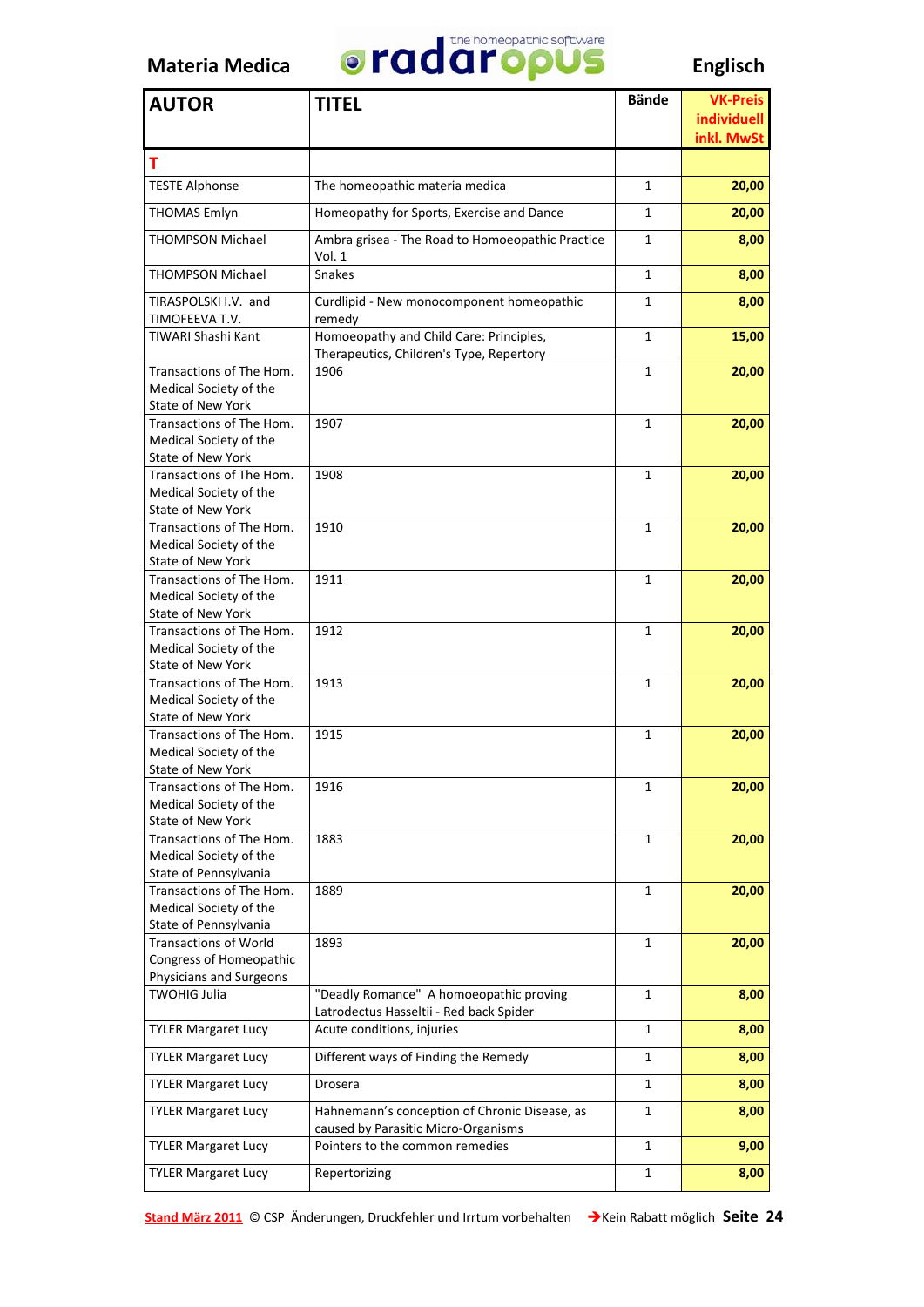

| <b>AUTOR</b>                                     | <b>TITEL</b>                                                                                                                               | <b>Bände</b>   | <b>VK-Preis</b><br>individuell<br>inkl. MwSt |
|--------------------------------------------------|--------------------------------------------------------------------------------------------------------------------------------------------|----------------|----------------------------------------------|
| v                                                |                                                                                                                                            |                |                                              |
| <b>VAKIL Prakash</b>                             | A Text Book of Homeopathic Therapeutics: vol 1:<br><b>Diseases of the Central Nervous System</b>                                           | $\mathbf{1}$   | 718,00                                       |
| Van der Zee Harry                                | <b>Miasms in labour</b>                                                                                                                    | $\mathbf{1}$   | 733,00                                       |
| <b>VAN WOENSEL Erik</b>                          | Radar keynotes version 4 - Characteristics and<br>pecularities. A compiled Materia Medica.                                                 | $\mathbf{1}$   | 29,00                                        |
| VARMA P.N. and Indu Vaid                         | Encyclopaedia of Homeopathic Pharmacopoeia Vol<br>1 and Vol 2                                                                              | 2              | 28,00                                        |
| VARMA P.N. and Indu Vaid                         | Side effects                                                                                                                               | 1              | 8,00                                         |
| <b>VERMEULEN Frans</b>                           | <b>Concordant Materia Medica</b>                                                                                                           |                | $\rightarrow$ 320,00                         |
| <b>VERMEULEN Frans</b>                           | Fungi                                                                                                                                      | $\mathbf{1}$   | $\rightarrow 190,00$                         |
| <b>VERMEULEN Frans</b>                           | <b>Monera</b>                                                                                                                              | $\mathbf{1}$   | $\rightarrow 190,00$                         |
| <b>VERMEULEN Frans</b>                           | Prisma - The Arcana of Materia Medica Illuminated<br>- Similars and Parallels between substance and<br>remedy.                             | $\mathbf{1}$   | $\rightarrow 215,00$                         |
| <b>VERMEULEN Frans</b>                           | Synoptic Materia Medica. Vol 1                                                                                                             | $\mathbf{1}$   | $\rightarrow$ 120,00                         |
| <b>VERMEULEN Frans</b>                           | Synoptic Materia Medica. Vol 2                                                                                                             | $\mathbf{1}$   | $\rightarrow 185,00$                         |
| <b>VITHOULKAS George</b>                         | <b>Essences of Materia Medica</b>                                                                                                          | $\mathbf{1}$   | $\rightarrow$ 20,00                          |
| <b>VITHOULKAS George</b>                         | Materia Medica Viva VOL 1                                                                                                                  | $\mathbf{1}$   | $\rightarrow$ 30,00                          |
| <b>VITHOULKAS George</b>                         | <b>Materia Medica Viva VOL 2</b>                                                                                                           | $\mathbf{1}$   | $\rightarrow$ 30,00                          |
| <b>VITHOULKAS George</b>                         | <b>Materia Medica Viva VOL 3</b>                                                                                                           | $\mathbf{1}$   | $\rightarrow$ 30,00                          |
| <b>VITHOULKAS George</b>                         | Materia Medica Viva VOL 4                                                                                                                  | $\mathbf{1}$   | $\rightarrow$ 30,00                          |
| <b>VITHOULKAS George</b>                         | <b>Materia Medica Viva VOL 5</b>                                                                                                           | $\mathbf{1}$   | $\rightarrow 30,00$                          |
| <b>VITHOULKAS George</b>                         | Materia Medica Viva VOL 6                                                                                                                  | $\mathbf{1}$   | $\rightarrow 30,00$                          |
| <b>VITHOULKAS George</b>                         | <b>Materia Medica Viva VOL 7</b>                                                                                                           | $\mathbf{1}$   | $\rightarrow$ 30,00                          |
| <b>VITHOULKAS George</b>                         | Talks on Classical Homoeopathy<br>The Esalen Conferences 1980 - Part 1                                                                     | 1              | 13,00                                        |
| VITHOULKAS George                                | Talks on Classical Homoeopathy<br>The Esalen Conferences 1980 - Part 2                                                                     | 1              | 13,00                                        |
| <b>VITHOULKAS George</b>                         | Talks on Classical Homoeopathy<br>The Esalen Conferences 1980 - Part 3                                                                     | 1              | 9,00                                         |
| VITHOULKAS George and                            | Winning Strategies of Case Analysis: A Short Course                                                                                        | 1              | 8,00                                         |
| <b>OLSEN Steve</b>                               | For Radar and the Vithoulkas Expert System                                                                                                 |                |                                              |
| W                                                |                                                                                                                                            |                |                                              |
| WADIA S.R.<br>WADIA S.R.                         | Homeopathic cures asthma                                                                                                                   | 1              | 8,00                                         |
| WADIA S.R.                                       | Homoeopathy in Children's Diseases                                                                                                         | 1<br>1         | 8,00<br>8,00                                 |
| WADIA S.R.                                       | Leucoderma, its homeopathic treatment                                                                                                      |                |                                              |
|                                                  | Tonsillites cured by homeopathy                                                                                                            | 1              | 8,00                                         |
| <b>WARD James William</b>                        | Unabridged Dictionary of the Sensations as if: Part<br>I: Pathogenetic                                                                     | $\overline{2}$ | 28,00                                        |
| WEILAND Jürgen,<br>KÖNIG Peter and<br>DAUZ Gerda | Vitis vinifera: White, Austria - Red, Germany -<br>A Proving of Two Homeopathic Remedies -<br>[Translated from German by H. and K. Hampel] | 1              | 8,00                                         |
| <b>WHEELER Charles Edwin</b>                     | Introduction to the Principles and<br>Practice of medicine                                                                                 | 1              | 10,00                                        |
| WICHMANN J.                                      | Fagus sylvatica: Report of Provers                                                                                                         | 1              | 8,00                                         |
|                                                  |                                                                                                                                            |                |                                              |